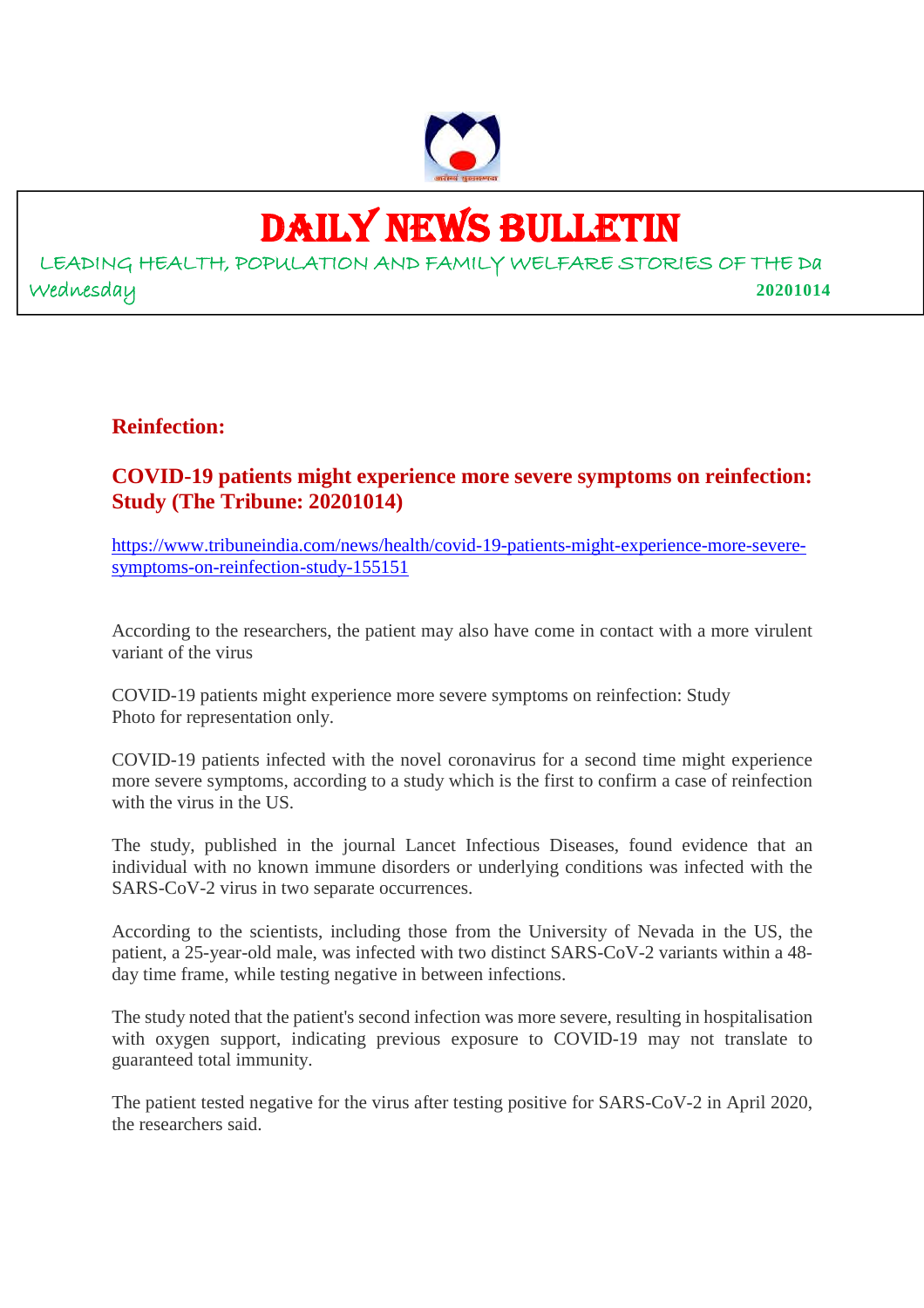Then in June 2020, after experiencing severe COVID-19 symptoms, including fever, headache, dizziness, cough, nausea, and diarrhea, the patient was hospitalised and tested positive for a second time.

The patient has since been discharged from the hospital and has recovered from the second infection, the study noted.

While further research into reinfections is required, the scientists believe all individuals -whether previously diagnosed or not -- should take identical precautions to prevent infection with SARS-CoV-2.

"There are still many unknowns about SARS-CoV-2 infections and the immune system's response, but our findings signal that a previous SARS-CoV-2 infection may not necessarily protect against future infection," said Mark Pandori, lead author of the study from the University of Nevada.

"It is important to note this is a singular finding and does not provide generalisability of this phenomenon," Pandori said.

While more research is needed, the scientists said the possibility of reinfections could have significant implications for understanding COVID-19 immunity, especially in the absence of an effective vaccine.

"It also strongly suggests that individuals who have tested positive for SARS-CoV-2 should continue to take serious precautions when it comes to the virus, including social distancing, wearing face masks, and handwashing," Pandori explained.

According to the scientists, at least four other reinfection cases have been confirmed globally in Belgium, the Netherlands, Hong Kong, and Ecuador with the latter being the only other instance in which the second infection displayed worse disease outcomes than the first.

"We need more research to understand how long immunity may last for people exposed to SARS-CoV-2, and why some of these second infections, while rare, are presenting as more severe," Pandori said.

"So far, we've only seen a handful of reinfection cases, but that doesn't mean there aren't more, especially as many cases of COVID-19 are asymptomatic. Right now, we can only speculate about the cause of reinfection," he added.

The study noted several hypotheses that may explain the severity of the second infection, including the possibility the patient subsequently encountered a very high dose of the virus which caused a more acute reaction the second time.

According to the researchers, the patient may also have come in contact with a more virulent variant of the virus.

They said another plausible explanation could be the mechanism of antibody dependent enhancement in which some protective proteins produced by the immune system during the first encounter with the virus could make a subsequent infection worse.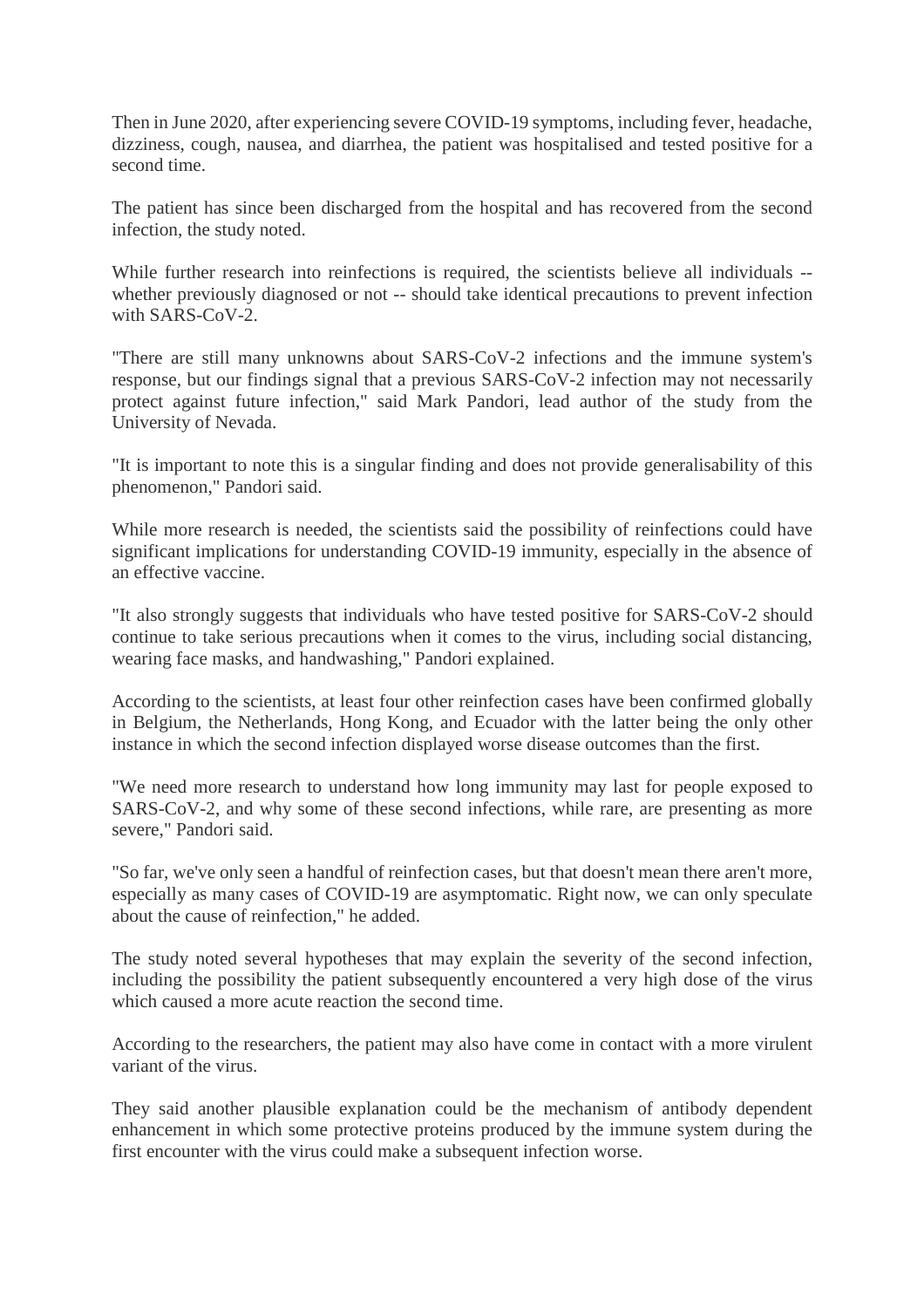This mechanism, the researchers noted, was seen previously with the 2002-03 SARS pandemic virus, as well as other diseases, such as dengue fever.

Citing the limitation of the study, the researchers said they were unable to undertake any evaluation of the immune response to the first episode of infection.

Since the confirmed reinfection cases occurred among patients who displayed COVID-19 symptoms, the scientists believe there is a possibility that many similar cases among individuals may be asymptomatic, and therefore likely to remain undetected under current testing and monitoring practices. PTI

#### **COVID-19 illness**

#### **How long can I expect a COVID-19 illness to last? (The Tribune: 20201014)**

https://www.tribuneindia.com/news/health/how-long-can-i-expect-a-covid-19-illness-to-last-155133

It's also hard to predict which patients will develop complications after their initial illness subsides

How long can I expect a COVID-19 illness to last? Photo for representation only. — Reuters

Most coronavirus patients have mild to moderate illness and recover quickly. Older, sicker patients tend to take longer to recover. That includes those who are obese, or have high blood pressure and other chronic diseases.

The World Health Organisation says recovery typically takes two to six weeks. One US study found that around 20 per cent of non-hospitalised individuals ages 18 to 34 still had symptoms at least two weeks after becoming ill. The same was true for nearly half of people age 50 and older.

Among those sick enough to be hospitalized, a study in Italy found 87 per cent were still experiencing symptoms two months after getting sick. Lingering symptoms included fatigue and shortness of breath.

Dr Khalilah Gates, a Chicago lung specialist, said many of her hospitalized COVID-19 patients still have coughing episodes, breathing difficulties and fatigue three to four months after infection.

She said it's hard to predict exactly when COVID-19 patients will return to feeling well.

"The unsettling part of all this is we don't have all the answers," said Gates, an assistant professor at Northwestern University Feinberg School of Medicine.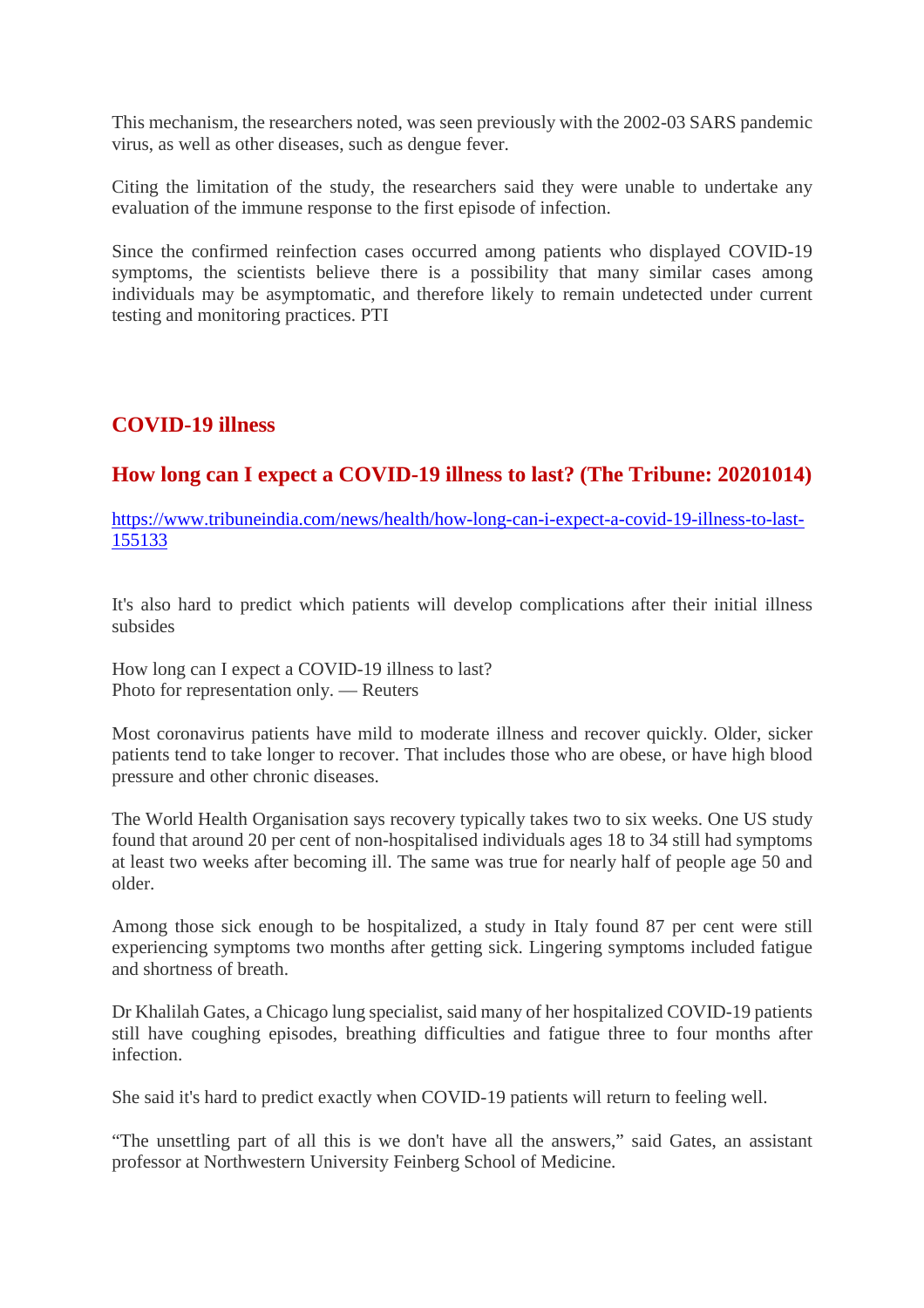It's also hard to predict which patients will develop complications after their initial illness subsides.

COVID-19 can affect nearly every organ, and long-term complications can include heart inflammation, decreased kidney function, fuzzy thinking, anxiety and depression.

It is unclear whether the virus itself or the inflammation it can cause leads to these lingering problems, said Dr Jay Varkey, an Emory University infectious diseases specialist.

"Once you get over the acute illness, it's not necessarily over," he said. AP

#### **Covid co-infection with dengue, malaria**

#### **Growing evidence of Covid co-infection with dengue, malaria: Centre asks hospitals to be ready; issues guidelines (The Tribune: 20201014)**

https://www.tribuneindia.com/news/health/growing-evidence-of-covid-co-infection-withdengue-malaria-centre-asks-hospitals-to-be-ready-issues-guidelines-155116

This poses challenges in clinical and laboratory diagnosis of Covid, and have a bearing on clinical management and patient outcomes, the ministry says

Growing evidence of Covid co-infection with dengue, malaria: Centre asks hospitals to be ready; issues guidelines

The government said malaria and dengue could co-exist with other infections. PTI file photo

The government on Tuesday said Covid could co-exist with a range of seasonal diseases and asked hospitals to be geared to treat a potential high burden of severe dengue/malaria cases along with Covid.

Issuing guidelines for the community and physicians on how to deal with Covid co-infections, the Health Ministry said that given the seasonal pattern of epidemic-prone diseases observed every year in the country, diseases like dengue, malaria, seasonal influenza, leptospirosis, chikungunya, and enteric fever cannot only present a diagnostic dilemma but may co-exist in Covid cases.

"This poses challenges in clinical and laboratory diagnosis of Covid, and have a bearing on clinical management and patient outcomes," the ministry said issuing the guidance document that seeks to provide guidelines on prevention and treatment of co-infections of Covid with diseases like dengue, malaria, seasonal influenza (H1N1), leptospirosis, chikungunya.

The government said malaria and dengue could co-exist with other infections, and thus confirmation of malaria and dengue infection does not rule out the possibility of the patient not suffering from Covid and a high index of suspicion of malaria and dengue must be there when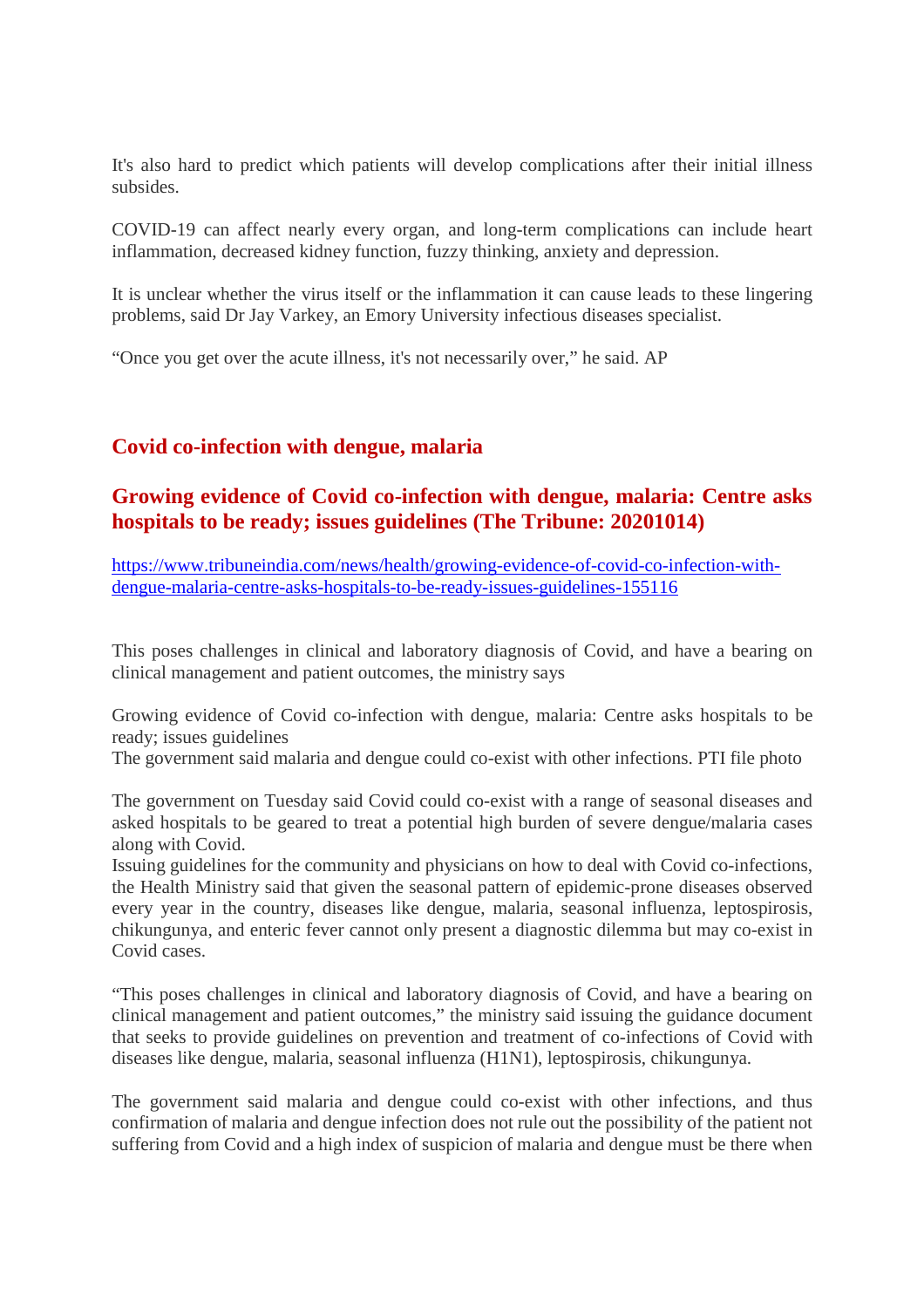a fever case is diagnosed as Covid, particularly during the rainy and post-rainy season in areas endemic for these diseases.

Both Covid and seasonal influenza can also present as influenza-like illness and so all such cases in areas reporting Covid cases must be evaluated and tested for both Covid and seasonal influenza, if both viruses are circulating in population under consideration.

The ministry says chikungunya leads to acute onset of moderate to high grade continuous fever and malaise followed by rash, myalgia and arthralgia. Respiratory failure may ensue in late stages. Co-infection with Covid may be suspected in chikungunya endemic areas, in the months of monsoon.

Leptospirosis apart from presenting as febrile illness also has the tendency to manifest as acute respiratory illness, leading to respiratory distress and shock. In areas where leptospirosis is known to cause outbreaks during monsoon and post monsoon, the possibility of co- infection should be considered, say the guidelines.

They add that scrub typhus prevalent in foothills of Himalayas in Jammu and Kashmir, Himachal Pradesh, Sikkim, Manipur, Nagaland, Meghalaya has in recent past also been seen in Delhi, Haryana, Rajasthan, Maharashtra, Uttarakhand, Chhattisgarh, Tamil Nadu and Kerala.

"The clinical picture consists of sudden high-grade fever, severe headache, apathy, myalgia and generalised lymphadenopathy. A maculopapular rash may appear first on the trunk and then on the extremities and blenches within a few days. The patients may develop complications that include interstitial pneumonia. Scrub typhus infection may co-exist with Covid, so can bacterial infection," the ministry said recommending diagnostic and treatment techniques and asking all secondary- and tertiary-level hospitals to be prepared to manage severe dengue and Covid cases.

The government said a concerted effort is required in prevention, surveillance, behaviour change communication and management of co-infections.

Alert vigil, a high index of suspicion and constant awareness of the possibility of co-infections can help physicians avert the adverse outcome of cases with co-infection, it said.

#### **Newborns**

#### **Very low risk to newborns from moms with COVID-19, says study (The Tribune: 20201014)**

https://www.tribuneindia.com/news/health/very-low-risk-to-newborns-from-moms-withcovid-19-says-study-155113

They encouraged direct breastfeeding and skin-to-skin contact with babies

Very low risk to newborns from moms with COVID-19, says study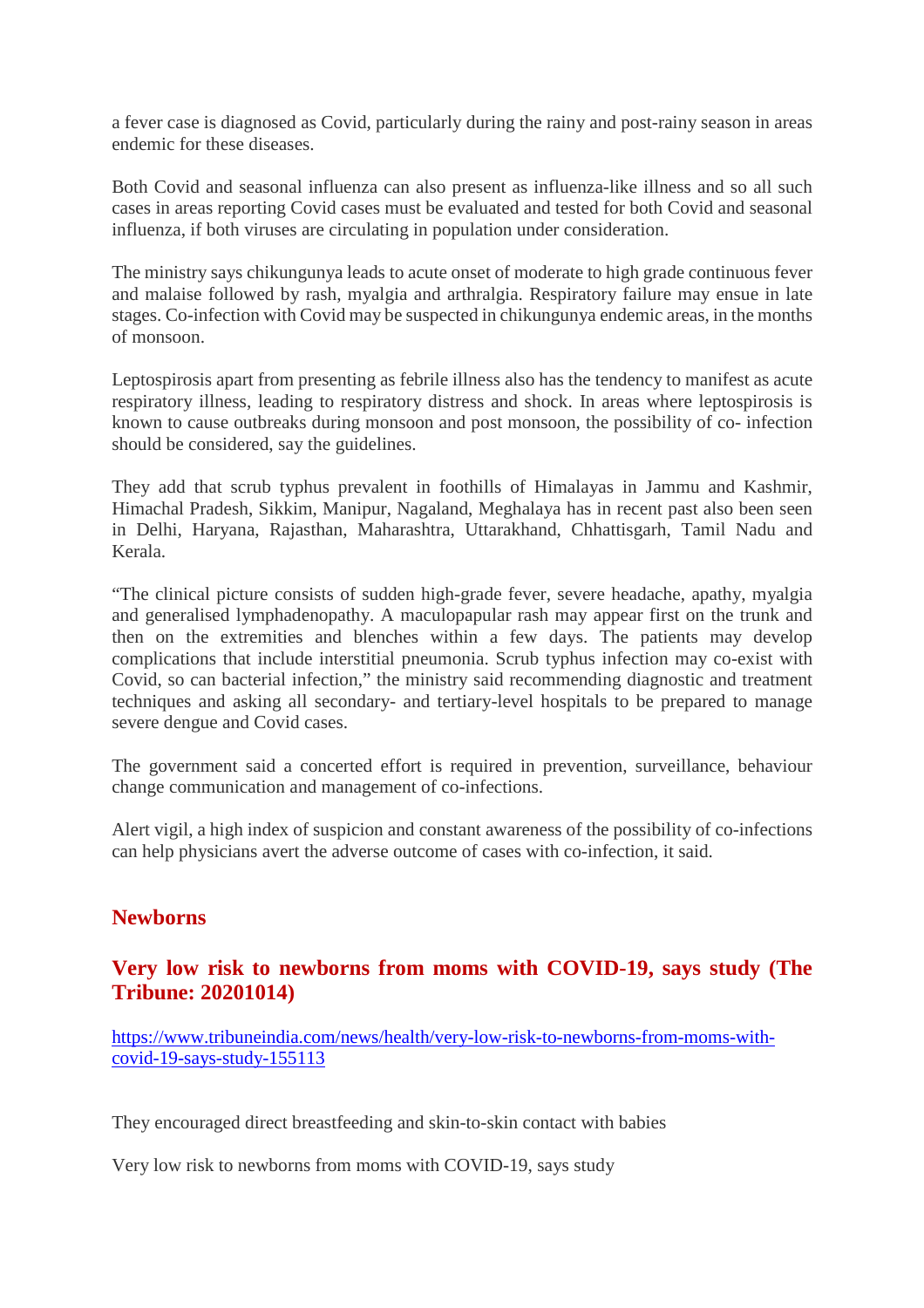However, the researchers were unable to pinpoint how the babies became infected. — File photo

Moms with COVID-19 who take basic precautions rarely pass the novel coronavirus to their newborns, even if breastfeeding, according to a new study which says more extensive measures like separating the infected mothers from their babies may not be warranted.

The research, published in the journal JAMA Pediatrics, examined outcomes in the first 101 newborns born to COVID-19-positive mothers at the NewYork-Presbyterian Hospital in the US from March 13 to April 24, 2020.

"Our findings should reassure expectant mothers with COVID-19 that basic infection-control measures during and after childbirth—such as wearing a mask and engaging in breast and hand hygiene when holding or breastfeeding a—protected newborns from infection in this series," said Cynthia Gyamfi-Bannerman, a co-author of the study from Columbia University Irving Medical Center in the US.

To reduce the risk of transmitting the SARS-CoV-2 virus to newborns after delivery, the researchers said the hospital staff practised social distancing, wore masks, and placed COVIDpositive moms in private rooms.

They said the hospitals also provided the mothers with educational materials about COVID-19 and shortened hospital stays for those without complications from delivery.

Most of the newborns roomed with their mothers, including during the first post-partum checkup, while some were admitted to the intensive care unit for non-COVID-related health reasons, the study noted.

The scientists said they placed the infants who roomed with their moms in protective cribs six feet away from the mothers' beds when resting.

They encouraged direct breastfeeding and skin-to-skin contact with babies, provided the moms wore masks and washed hands and breasts with soap and water.

"During the pandemic, we continued to do what we normally do to promote bonding and development in healthy newborns, while taking a few extra precautions to minimise the risk of exposure to the virus," Gyamfi-Bannerman said.

According to the study, only two of the newborns tested positive for the coronavirus, but they had no clinical evidence of illness.

However, the researchers were unable to pinpoint how the babies became infected.

When the physicians followed up with about half of the infants, including the two that tested positive for the virus, during the first two weeks of life, they found that all remained healthy.

According to the researchers the interim guidelines released by paediatric and health organisations for pregnant women with the coronavirus, recommends the separation of mothers and newborns during their hospital stay, no direct breastfeeding, and bathing newborns as soon as possible.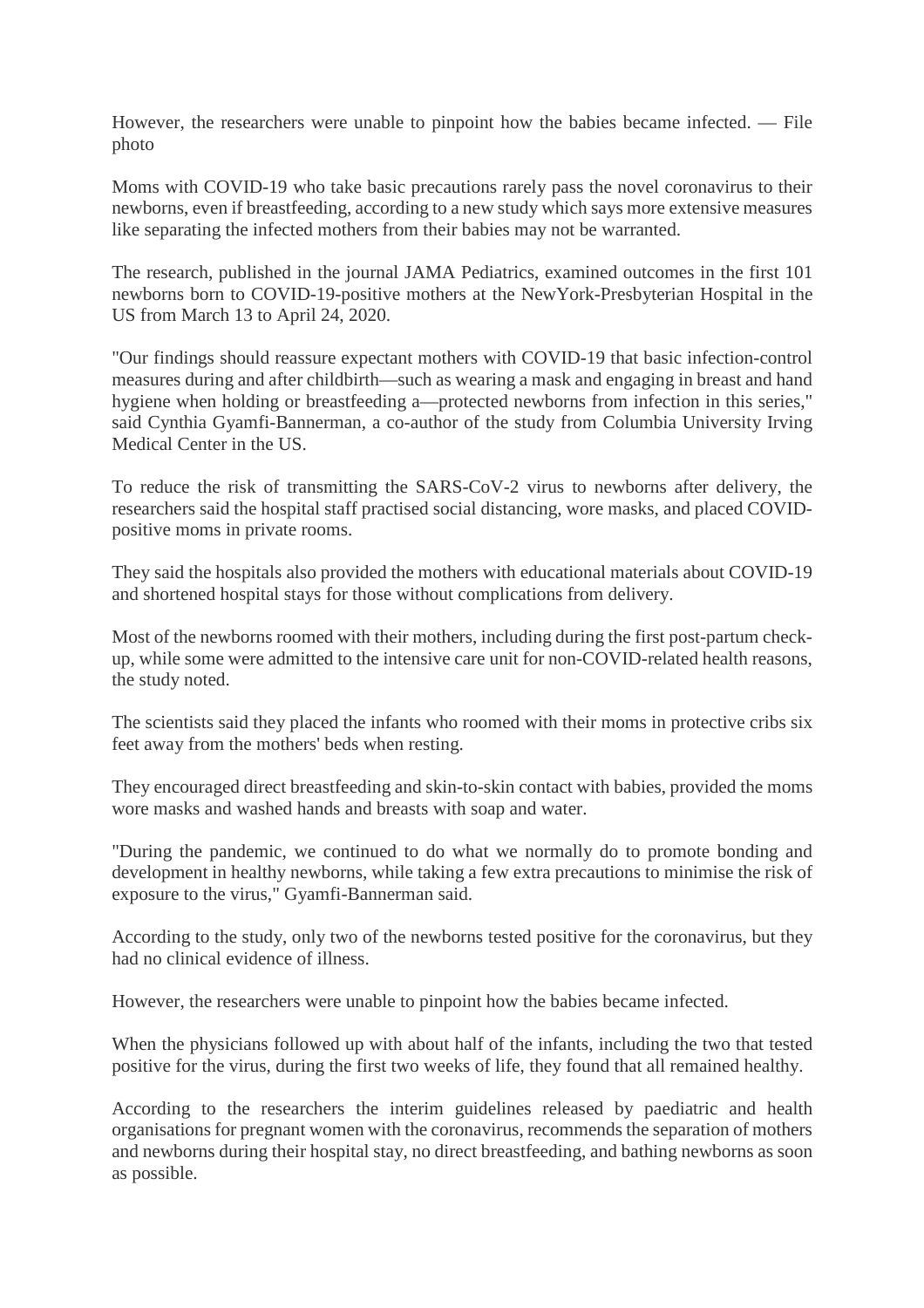However, they said these recommendations were made in the absence of data on rates of mother-to-newborn transmission of the virus.

The scientists said these guidelines are based on experience with mother-newborn transmission of other infectious diseases.

"But some of the recommendations conflict with what we know about the developmental benefits of early breastfeeding and skin-to-skin contact," said study lead author Dani Dumitriu from the Columbia University Vagelos College of Physicians and Surgeons in the US.

"Our study shows that these measures may not be necessary for healthy newborns with COVID-positive moms," Dumitriu said.

The researchers believe it is particularly important that mothers with COVID-19 have the opportunity to directly breastfeed their newborns.

"Breast milk is known to protect newborns against numerous pathogens, and it may help protect newborns against infection with SARS-CoV-2. Most studies have not found SARS-CoV-2 in breast milk, and breast milk has been found to contain antibodies against the virus," Gyamfi-Bannerman explained. PTI

#### **Nutritious diets**

#### **60% of rural India can't afford nutritious diets (HindustanTimes: 20201014)**

https://epaper.hindustantimes.com/Home/ArticleView

**60% of rural India can't afford nutritious diets**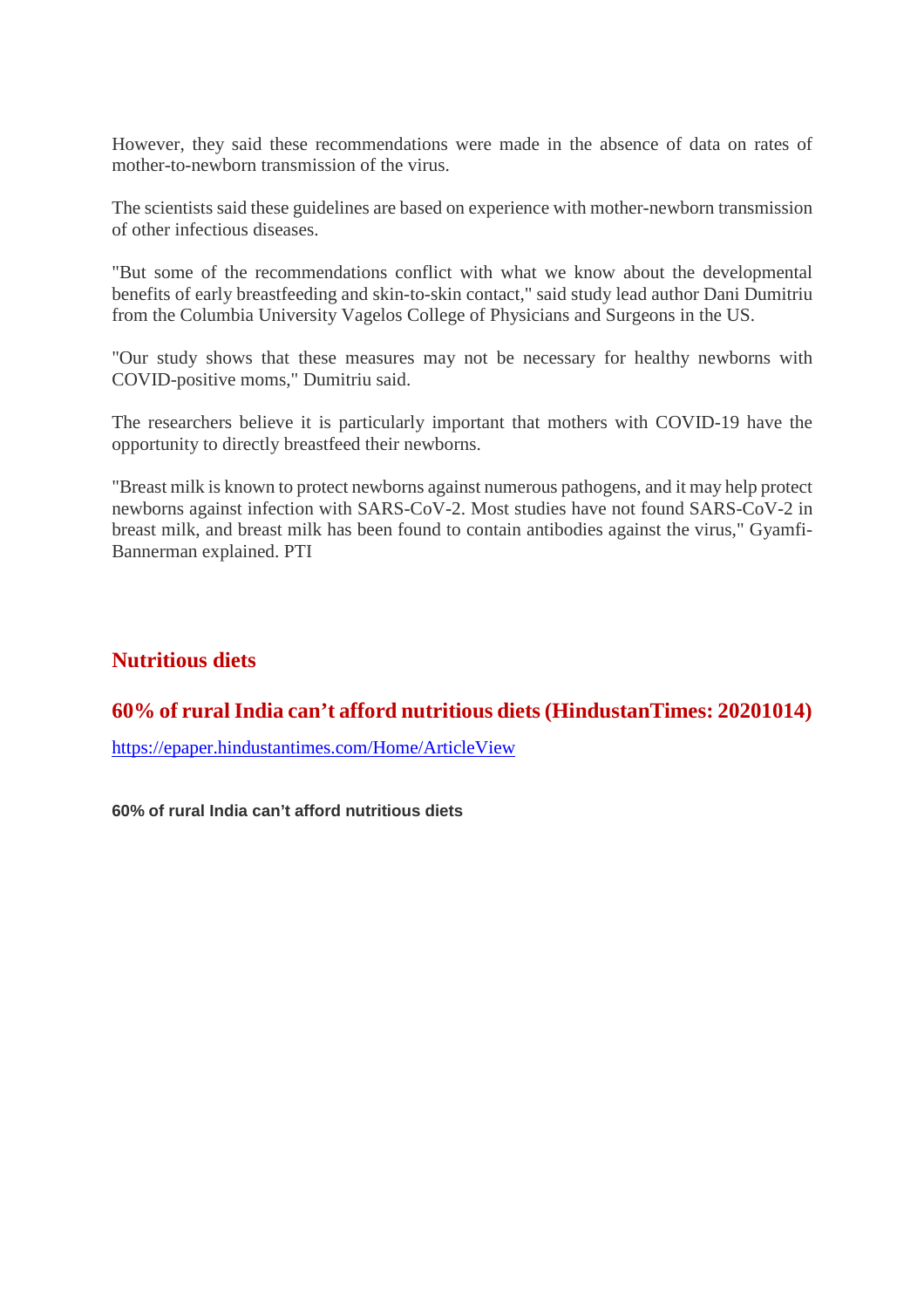## Nutrition insecurity significantly higher than poverty across India

Only 22.5% Indians were poor, if one were to take the World Bank's \$1.9 per day poverty line in PPP terms, in 2011. This share was 24.8% in rural India. The share of Indian population considered food insecure by the FAO in 2011-12 was even lower, just 16.3%. The FAO measure essentially looks at calorie adequacy and therefore does not take into account other nutritional requirements. However, 63.3% of people in rural India could not afford what the paper describes as the Cost of a Recommended Diet (CoRD). This share increases to 76.2% if one were to assume that a third of their spending would go on non-food items.

#### **CoRD poverty and other measures**



# Milk, vegetables are the key burden<br>
I on nutritious diet budgets, not cereals

NIN has laid out dietary guidelines which specify the required intake of food items under the broad categories of cereals, proteins (pulses, meat, fish and eggs), dairy, fruits, vegetables, dark green leafy vegetables and oil and fats. The paper has estimated CoRD by looking at the cost of the cheapest food items in each of these groups across India's 380 rural districts, calculating the price of the nutritionally adequate food basket and then checking its affordability with expected earnings of men and women. The authors estimate CoRD to be ₹45.1 and ₹51.3 for women and men in 2011. The paper also gives a break up (by cost) of a nutritionally adequate diet and almost half of the cost is on account of dairy products and vegetables. The composition of CoRD, when compared with the weights in rural Consumer Price Index (CPI) food basket shows that the latter overestimates the importance of cereals and proteins at the cost of dairy products, fruits and vegetables. Another interesting finding of the paper is that not only have food prices increased between 2001 and 2011, which is expected, but so has their volatility

#### % share of each group CoRD CPI-Rural  $21.3$ Cereals  $26.1$ 10.3 Proteins 16.6 28.0 Dairy  $16.3$  $11.2$ Fruit  $6.1$  $19.5$ Vegetables 15.8  $9.8$ Oils & fats 8.9

CPI-Rural shares will not add to 100 because sugar and spices categories have been left out Source: CMIE, K Raghunathan et a

# Monsoon worsens nutritional<br>insecurity in India

A key metric which the paper tracks is the ratio of CoRD and wage earnings, which is a good measure of affordability of nutritious diets. Affordability of nutritious diets worsens as the ratio becomes

#### **CoRD-Wage earning ratio for men**

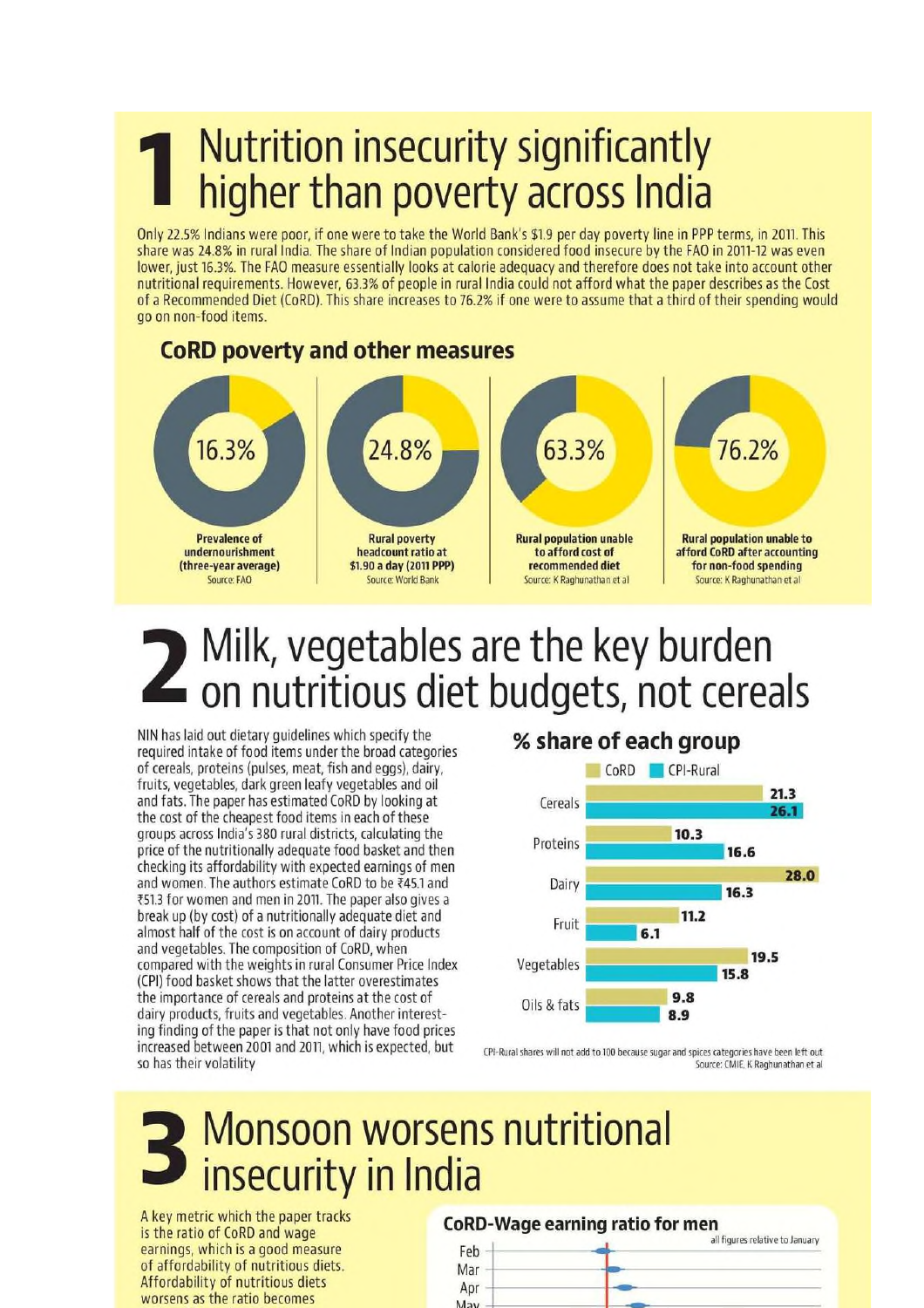#### **Roshan Kishore**

The cost of a recommended diet (CoRD) in India in 2011 (the most recent year for which expenditure and consumption data is available) was ₹45.1 and ₹51.3 for women and men, according to a paper published this month in the Food Policy journal numbers that, according to the paper's authors, Kalyani Raghunathan, an economist at the International Food Policy Research Institute (IFPRI), and others were almost 1.6 times the commonly used World Bank poverty line of \$1.9 a day in Purchasing Power Parity (PPP) terms.

Worse still, according to the paper, in real terms, CoRD increased more than 3.5 times for both men and women between 2001 and 2011. To be sure, real earnings increased at a faster pace, especially for men, during this period.

The paper highlights an important fact: freedom from poverty, even food security the way in which it is defined by the United Nations Food and Agricultural Organisation (FAO) — do not guarantee nutrition security. As a result, while India achieved a rapid reduction in poverty in the 2000s, a majority of its rural population was unable to afford nutritional diets and nutritional poverty was significantly higher in India than what is captured by commonly used poverty measures.

For its calculation of a nutritionally adequate diet in rural India, the paper used the definition used by the National Institute of Nutrition (NIN).

© 2020 All Rights Reserved. Powered by *Summit*

Disclaimer: The contents of this website is the copyright of HT Digital Streams Limited and any downloadable version thereof, including but not limited to electronic or digital version of newspaper (e-paper) in any format, is intended for personal consumption only. Dissemination, distribution, circulation and/ or publication of any content or e-paper (pdf or otherwise) through any mode and/or on any social media platform without prior authorization/ permission/ license, is strictly prohibited.

#### **Covid-19: What you need to know today (HindustanTimes: 20201014)**

https://epaper.hindustantimes.com/Home/ArticleView

Johnson & Johnson has paused the trial of its vaccine candidate for the coronavirus after an unexplained illness in one of the participants, although it wasn't immediately clear whether the person was part of the test (or experimental group) which receives the shot, or the control group which doesn't (people in this group usually receive a placebo).

The news was broken by Stat News, which also broke the news of the pause in the AstraZeneca-Oxford vaccine trial back in September.

What now?

The Data Safety Monitoring Board (DSMB), an independent panel comprising at least three external experts who have no financial links with either the study or the company conducting  $it - it$  is considered good practice to, apart from medical experts, have someone who specialises in the ethics of medical trials, and a person who understands data, as part of this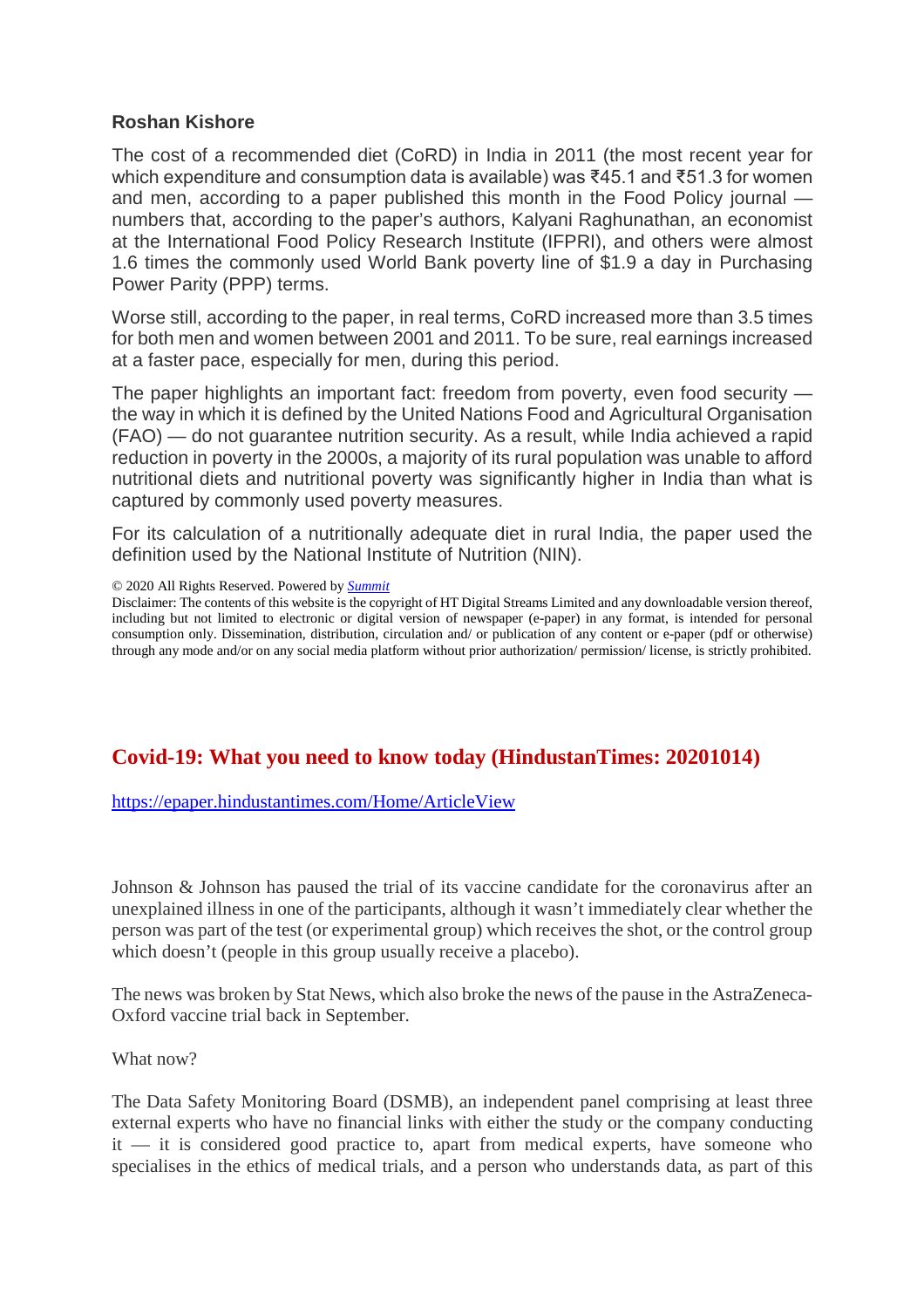board — will now have to look at the case, and decide what to do next. In any trial, the DSMB is responsible for the safety of participants.

Stat News, citing J&J, made the distinction between a pause and a hold.

"J&J emphasised... the difference between a study pause and a clinical hold, which is a formal regulatory action that can last much longer. The vaccine study is not currently under a clinical hold. J&J said that while it normally communicates clinical holds to the public, it does not usually inform the public of study pauses."

The AstraZeneca study restarted a few days after it was paused.

Such pauses, and even holds, are common in the vaccine development process. But this isn't just any ordinary vaccine. It is a vaccine for the coronavirus disease, which has infected 38 million and killed almost 1.1 million people around the world since the beginning of the year. There are 8.35 million active cases of Covid-19 as this column is being written, and at the current fatality rate of closed cases, at least 300,000 of them can be expected to succumb to the viral disease. All of this has made the process of finding a vaccine for Covid-19 a very public one, with unprecedented attention being paid to every small development. Most newsrooms, including Hindustan Times, have a vaccine tracker (both – a piece of content, and a very real person keeping an eye on all vaccines). HT's for instance, shows that there are 29 vaccine candidates in early or Phase 1 trials, another 14 in Phase 2 trials, and 11 in large Phase 3 trials. It also shows that five have been approved for emergency, limited, or early use. The J&J vaccine was in a Phase 3 trial involving 60,000 participants.

Interestingly, most companies, including J&J, have released to the public extensive details of their clinical testing protocol — another unprecedented move in the history of vaccine development. J&J is also one of nine companies whose CEOs have signed a pledge to ensure they will "uphold the integrity of the scientific process as they work towards potential global regulatory filings and approvals" — a promise that came amidst fears that the political establishment in several countries could arm-twist companies into rushing vaccines into the market or for regulatory approval before their safety was established beyond doubt (and in vaccines, safety is even more important than efficacy).

J&J was matter-of-fact about the pause, as it should be. "Adverse effects — illnesses, accidents, etc — even those that are serious, are an expected part of any clinical study, especially large studies," it said in a statement. It is likely that the company will release more information about the patient's illness over the next few days.

J&J's is a so-called vector vaccine, which means it uses a viral vector — in its case a modified virus that causes cold — to carry genetic material from Sars-CoV-2 into the human body so as to engineer an immune response. The company's vaccine candidate seemed to have an edge over others — the viral vector being used is the same used in the company's already approved Ebola vaccine — and also came with some advantages over the others: it needs refrigeration, not freezing; and it is a single-shot vaccine unlike many of the other candidates which are double shots.

Still, the pause is a good sign — it means that due process is being followed. As it should be.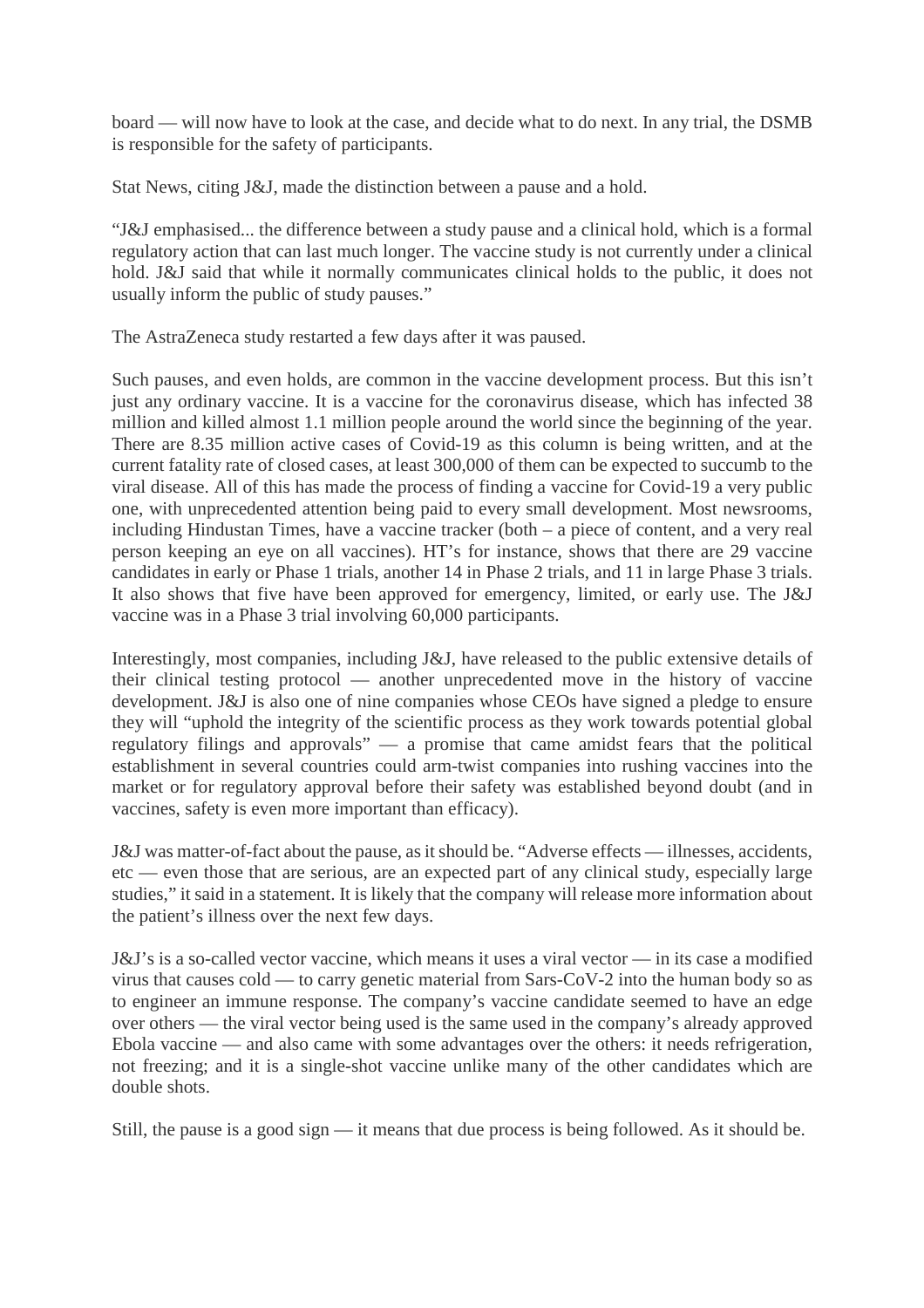#### **Covid rules in 300**

#### **Police to enforce Covid rules in 300 popular city marketsLoudspeakers at markets will be used to give out information about masks, social distancing; teams to also fine shopkeepers flouting norms(HindustanTimes: 20201014)**

https://epaper.hindustantimes.com/Home/ArticleView



Residents flout social distancing norms as they crowd at Sarojini Nagar market on Sunday. Police said special teams will be deployed at crowded markets to ensure people follow all Covid-related rules and wear masks. AMAL KS/HT PHOTO

#### **Prawesh Lama**

prawesh.lama@htlive.com

New Delhi : Ahead of the festival season, Delhi Police have identified at least 300 markets where there could be a heavy footfall in the coming weeks, and have planned to deploy special teams to ensure people follow social distancing rules and wear masks in contain the spread of the Covid-19 pandemic.

Senior Delhi Police officers said their teams that are issuing fines to people on the road for not wearing masks or violating social distancing norms, will soon be posted in markets with high footfall such as Lajpat Nagar, Chandni Chowk, Sarojini Nagar and Karol Bagh.

Loudspeakers at the markets, presently used to make security-related announcements and caution people about unidentified objects, will be used to disseminate information about masks.

Many markets in Delhi have active containment zones, where it is important to ensure all shoppers wear masks. Chandni Chowk in central Delhi has at least 13 containment zones, and Karol Bagh, also a popular market, which sees large crowds during festivals, has at least 26 active containment zones.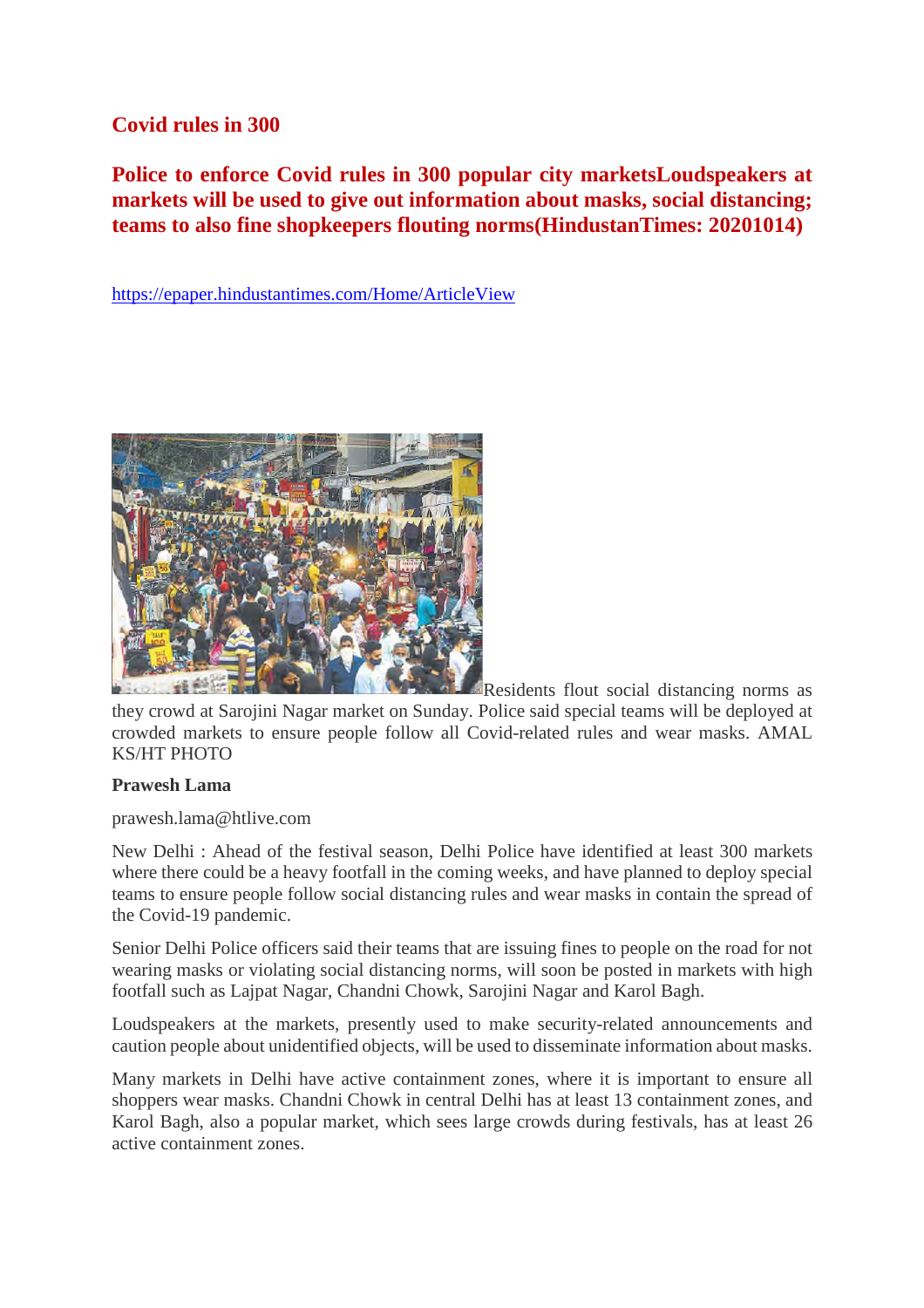Containment zones are sealed areas where the free movement of individuals is prohibited to contain the spread of the infection. All residents are put under strict surveillance and are periodically screened.

A police officer from south Delhi, who did not wish to be named, said, "We will make the announcements real-time. At many markets such as Sarojini Nagar and Lajpat Nagar, we have watchtowers from where we spotted suspicious people. This year the towers will be used to check social distancing norms and crowds outside and inside shops. Issuing fines will be used as the last alternative. We will speak to the shoppers after watching their movement from our control room through CCTV cameras."

A report prepared by the National Control for Disease Control (NCDC) has cautioned that there could be at least 15,000 Covid-19 cases per day in the upcoming winters and festivals. The report has been drafted by NCDC under the supervision of Dr VK Paul, Chairman of NITI Aayog Member (Health).

At present, Delhi is reporting about 2,551 new Covid cases on an average every day( daily average of the last 10 days).

Until Tuesday evening, Delhi had reported a total of 314,224 Covid-19 cases. 5,854 have died, 286,880 recovered and there are still 21,490 active cases. The city on Tuesday recorded 3,036 new cases, with a positivity rate of 5.52%, and 45 deaths.

Delhi police officers said the strict checks on the use of masks on the streets is working well because people are now wary about the ₹500 fine. Police have to date (until Tuesday afternoon 4 pm), fined 386,188 persons and collected a total of ₹19,30,94,000(19.30 crore) for not wearing masks.

"We have been taking several steps such as making announcements for wearing masks, follow social distancing, and washing hands regularly. These are being done through police vehicles and public address systems that are in place at crowded places such as markets. Our police staff present in such places apprise people about the three precautionary measures to fight coronavirus (Covid-19). For the violators ,we are issuing challans. For the needy, police is distributing masks," said Delhi Police spokesperson Eish Singhal.

Health experts have said wearing masks, washing hands and observing social distancing, specially in public places are the main precautions against the coronavirus disease. Police said apart from penalising those who do not wear masks, their teams will fine shopkeepers who flout social distancing norms.

"The fine for first time is  $\text{\textless}500$ . If the shopkeepers do not ensure social distancing, the fine is twice the amount. A case can be registered under the Indian Penal Code section if they continue to violate the norms. We will keep making announcements and request both shoppers and shopkeepers. It requires cooperation from their end ," another police officer said.

Ashwani Marwah, general secretary of the Lajpat Nagar market welfare association, said they are in touch with the local police to ensure that Covid rules are followed.

"We have meetings regularly. We will follow all guidelines put in place by the government. We are working with police and will give them recordings that have to be played through the public address system. The public announcement (PA) system is monitored by the police. We will ensure there is no crowding in the market. Every shop has to have a thermal scanner and a sanitising station."

© 2020 All Rights Reserved. Powered by *Summit*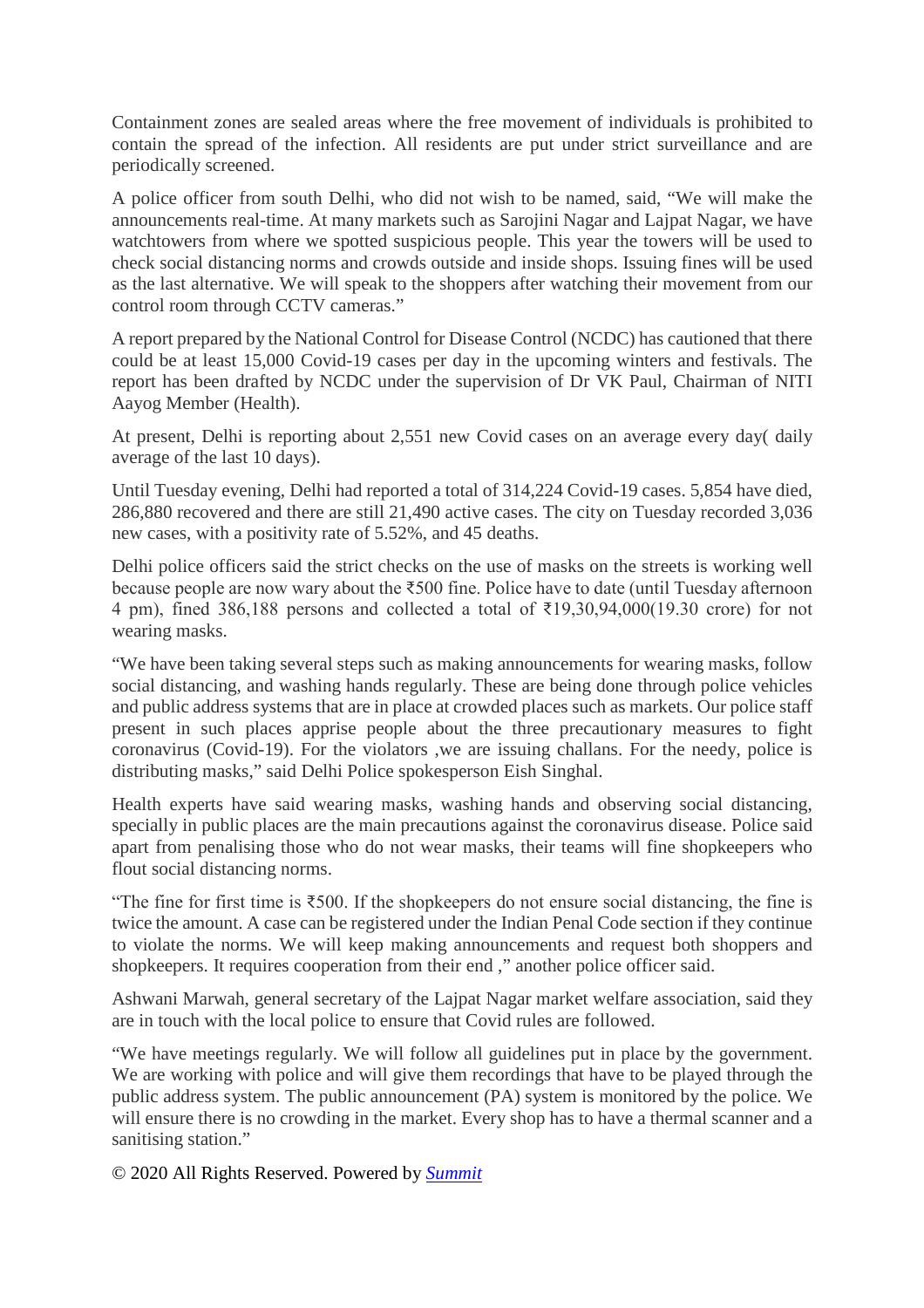Disclaimer: The contents of this website is the copyright of HT Digital Streams Limited and any downloadable version thereof, including but not limited to electronic or digital version of newspaper (e-paper) in any format, is intended for personal consumption only. Dissemination, distribution, circulation and/ or publication of any content or e-paper (pdf or otherwise) through any mode and/or on any social media platform without prior authorization/ permission/ license, is strictly prohibited.

#### **Breast aware**

#### **How to be breast aware? (The Hindu: 20201014)**

https://www.thehindu.com/sci-tech/health/how-to-be-breast-aware/article32834961.ece

Being breast aware is to become familiar with one's breast and the changes that happen to it throughout a person's life. It helps us be aware of what is normal and what is not.

#### **Therapeutic leukaemia vaccine**

#### **Scientists develop new precise therapeutic leukaemia vaccine (New Kerala: 20201014)**

https://www.newkerala.com/news/2020/180953.htm

In a major study, researchers have developed a new type of precise therapeutic vaccine against leukaemia -- a cancer of blood-forming tissues, including bone marrow.

Although the possibility of treating leukaemia through vaccination has been established, therapeutic performance still falls short of expectations in the clinic.

According to the study, published in the journal Nature Biomedical Engineering, the vaccine utilises self-healing polylactic acid microcapsules for co-encapsulating a new epitope peptide and PD-1 antibody.

"Our clinical findings revealed the high expression of EPS8 and PD-1/PD-L1 in leukaemia patients, which could be respectively used as a new type of leukaemia antigen and a checkpoint target for a leukaemia vaccine," said study author LI Yuhua from Zhujiang Hospital in China.

In the novel vaccine, epitope peptides and PD-1 antibodies can be simply, mildly and efficiently loaded into polylactic acid microcapsules, facilitated by the unique self-healing feature of the microcapsule.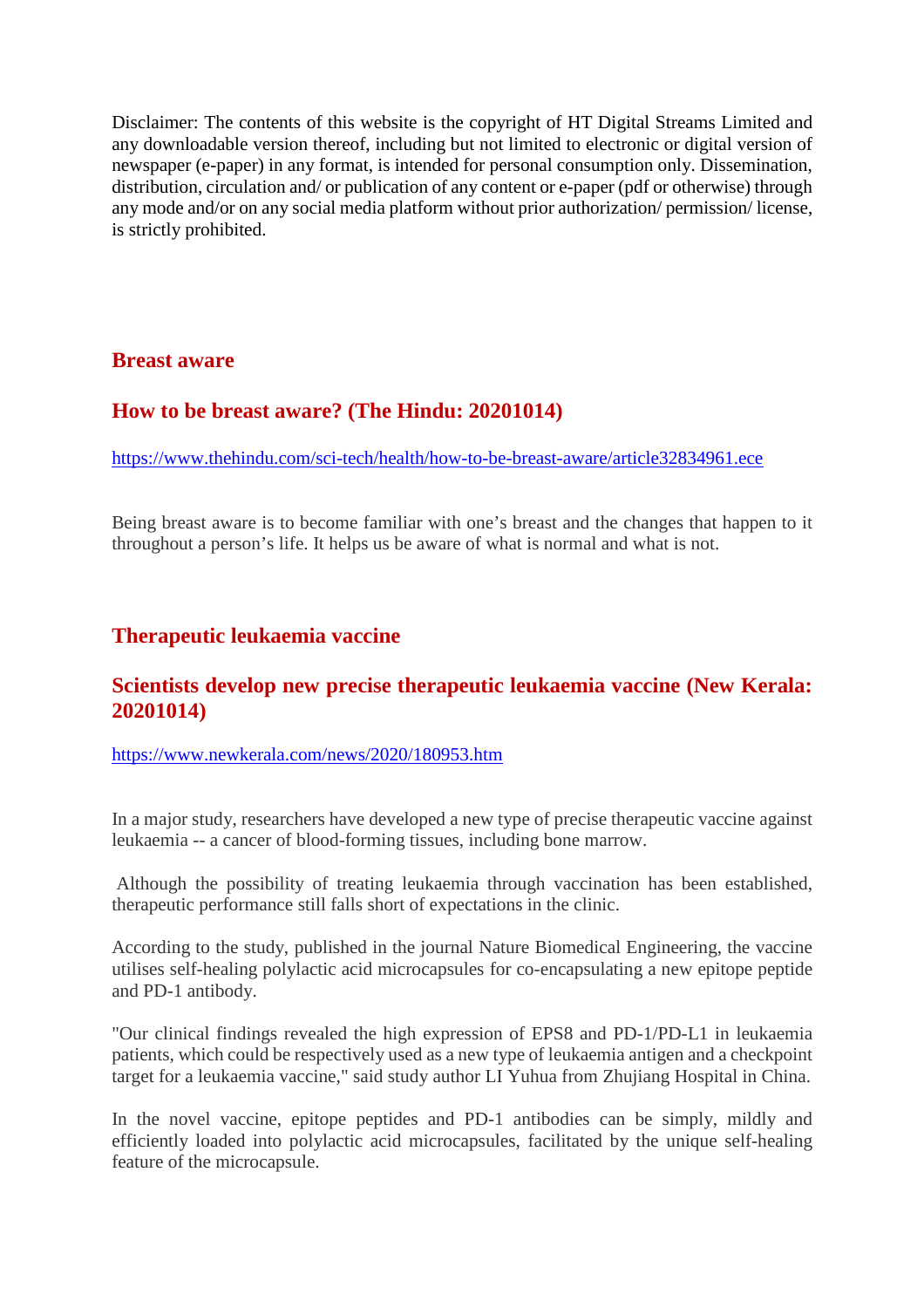After a single vaccination, the deposition and degradation of microcapsules at the local injection site lead to the recruitment of activated antigen-presenting cells and sustained release of both cargos.

"With the synergism of these two aspects, we observed a significant improvement in specific Cytotoxic T Lymphocyte (CTL) activation," said researchers.

They also verified the availability of the novel vaccine using various epitope peptides in different models, such as murine leukaemia, humanised cell line-derived leukaemia xenograft (CDX) and patient-derived leukaemia xenograft (PDX) models.

The microcapsule-based formulation demonstrated its superior performance over that of the ISA adjuvant (commercialized adjuvant) in all leukaemia therapeutic models, showing the promise of the microcapsule-based vaccine for use against various leukaemia antigens in the clinic.

"With the advantages of FDA-approved polylactic acid material, convenience in preparing the vaccine formulation, diversity of vaccine components, and excellent therapeutic effect, the microcapsule-based vaccine exhibits great potential for clinical translation," the authors wrote.

#### **Breast cancer**

#### **Breast cancer cases on rise due to Covid fear: Report (New Kerala: 20201014)**

https://www.newkerala.com/news/2020/180773.htm

The country has witnessed a spike in stage two and three breast cancer cases owing to delayed screenings and consultations as patients delay hospital visits due to Covid-19, according to a new report on Tuesday.

The report from Indraprastha Apollo Hospital in New Delhi found that women seem to be putting their breast health on the backseat by neglecting their screening and visit to physicians owing to the possibility of contracting Covid-19.

"Before the Covid 19 pandemic struck we had a minimum of 200 monthly visits by women for the post-operative follow-ups which are vital to monitor the patient' health and progress. Around 400 women used to visit for screening purposes," Ramesh Sarin, Senior Consultant, Surgical Oncology, Indraprastha Apollo Hospitals, said in a statement.

However, this number has now seen a sharp decline of 70 per cent since the lockdown, the hospital said.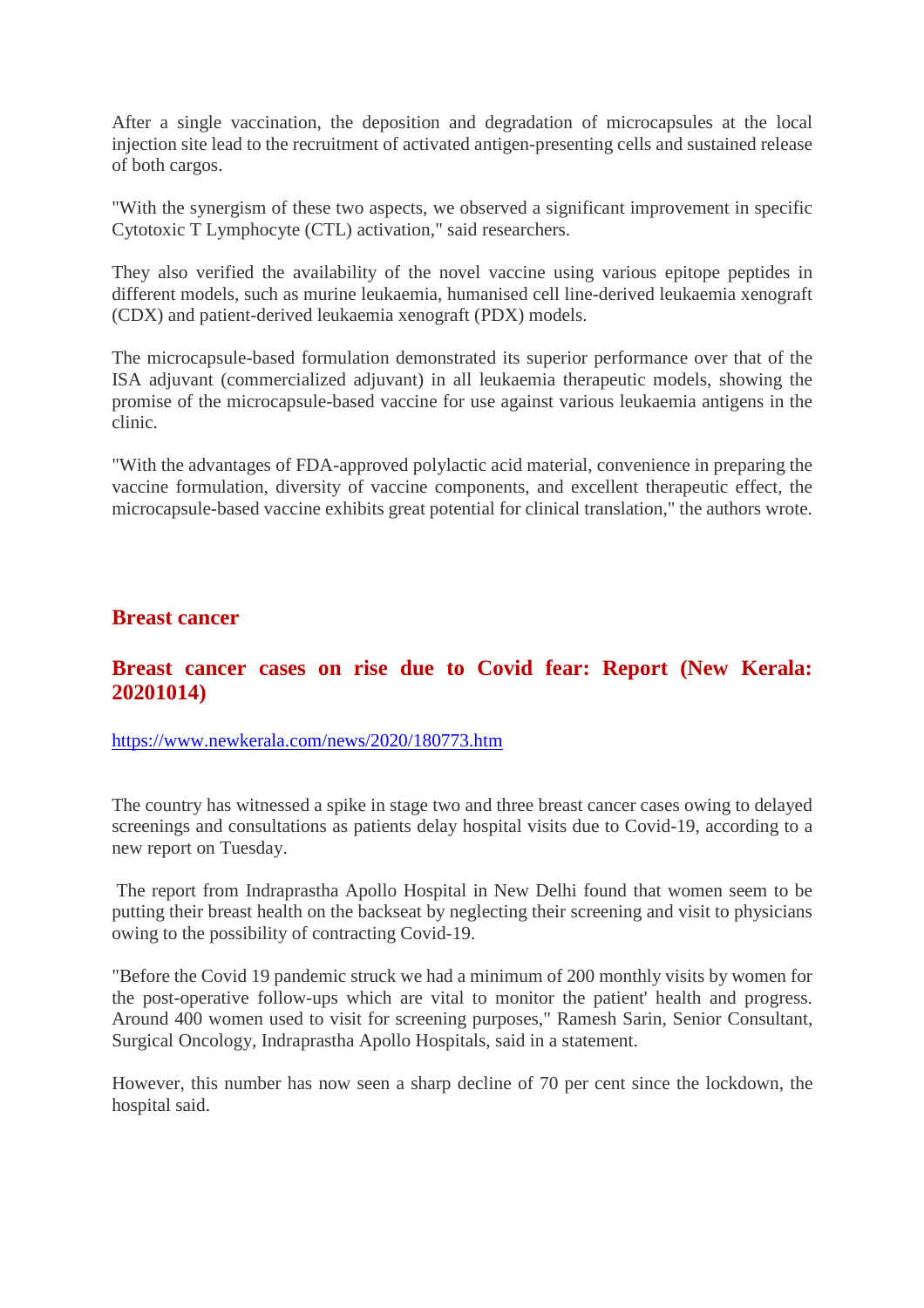"In the month of August-September, we have witnessed an increase in patients with late-stage two and three cancer which implies that cancer has progressed in the past six months from a treatable stage one phase to a complex life threatening stage three," Sarin added.

Breast cancer is the most common cancer in women worldwide, both in the developed and developing countries.

In India, over 1.5 lakh breast cancer patients are diagnosed annually and around 70,000 women succumb to it due to delay in detection and treatment.

It is predicted that by 2026 almost 2.3 lakh women will get breast cancer in India which is the same as in the west.

"The older you are the higher the risk for breast cancer. Women in India get breast cancer 10 years earlier than the women in the West," said Sarin.

"In India, a minimum of 12 per cent women cancer patients are between the age of 30-40 years and 50 per cent cases between the age group of 40-50 years," he added.

Early detection remains the best treatment in breast cancer. It is recommended that women should start having yearly mammography at the age of 40.

Women with dense breast tissue should have yearly high-quality breast ultrasound with their mammogram. When breast cancer is detected early then there is a good chance that it could be treated with breast saving surgery, the experts noted.

#### **Mothers' anxiety**

#### **Mothers' anxiety during pregnancy linked to asthma in kids (New Kerala: 20201014)**

https://www.newkerala.com/news/2020/180687.htm

Researchers have found that depression and anxiety in moms-to-be is linked to a heightened risk of asthma and poorer lung function in their 10-year-old children.

The findings, published in the journal Thorax, suggest that the risk of later life respiratory disease is likely programmed in the womb, rather than necessarily influenced by as yet unmeasured genetic, social or environmental factors.

Psychological distress, to include anxiety and depression, during pregnancy is associated with increased risks of respiratory disease in preschoolers, but whether this association persists into later childhood isn't known.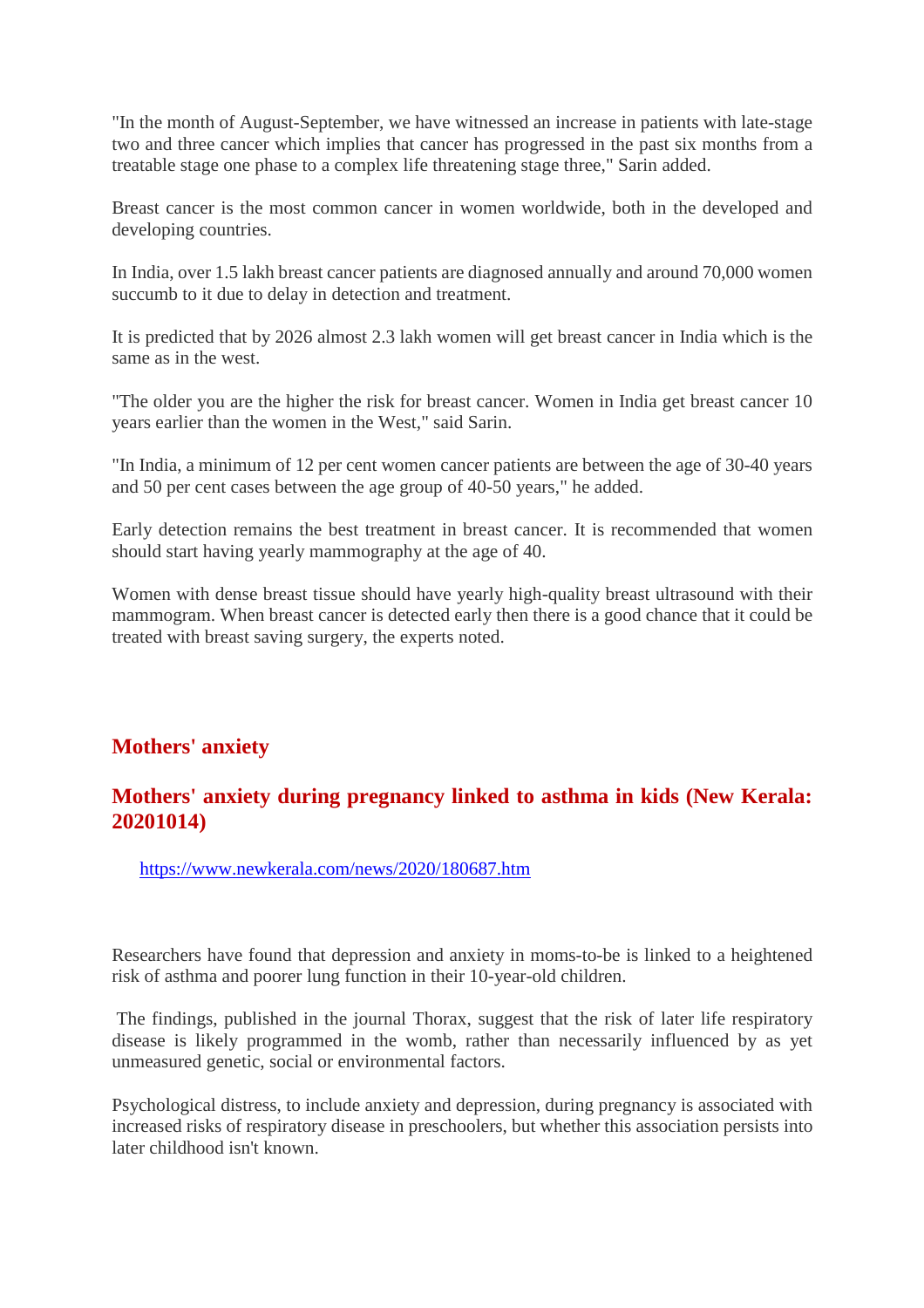To find out, the researchers from Erasmus University Medical Centre in the Netherlands, drew on participants in the Generation R Study, a population-based prospective cohort study, which has been tracking life from early pregnancy onwards in Rotterdam.

The degree of overall psychological distress, depression and anxiety experienced by each parent in the second term of pregnancy and three years after the birth, was assessed, using a validated 53-item questionnaire.

Depression and anxiety were assessed only in the mothers, at two and six months after birth.

In all, 362 (nearly nine per cent) of the mothers and 167 (just under four per cent) of the fathers were clinically depressed and/or anxious during the pregnancy.

The lung function of 3,757 of the offspring was measured when they were 10 years old, and information on asthma obtained in 3,640 of them. Almost six per cent had asthma.

Mothers' overall psychological distress and symptoms of anxiety and depression during pregnancy were all associated with a 45-92 per cent increased risk of current asthma in their children, after adjusting for potentially influential factors, such as age, ethnicity, smoking during pregnancy, and pet keeping.

Factoring in fathers' psychological distress during pregnancy didn't change this association.

Further analysis of the patterns of psychological distress showed that mostly depressive or anxiety symptoms both during and after pregnancy were associated with a heightened risk of asthma in the children.

But separating out the potentially influential factors into three different groups, including lifestyle and health-related, socioeconomic, and birth and early childhood factors, made no difference to the associations found.

"Our results may indicate an intrauterine effect of maternal psychological distress during pregnancy on foetal lung development and respiratory morbidity, rather than an effect of unmeasured genetic, social, behavioural or environmental factors," the authors wrote.

#### **Pregnancy complications**

**Blood test that detects genetic abnormalities may help predict pregnancy complications before symptoms: Study (New Kerala: 20201014)**

https://www.newkerala.com/news/2020/180684.htm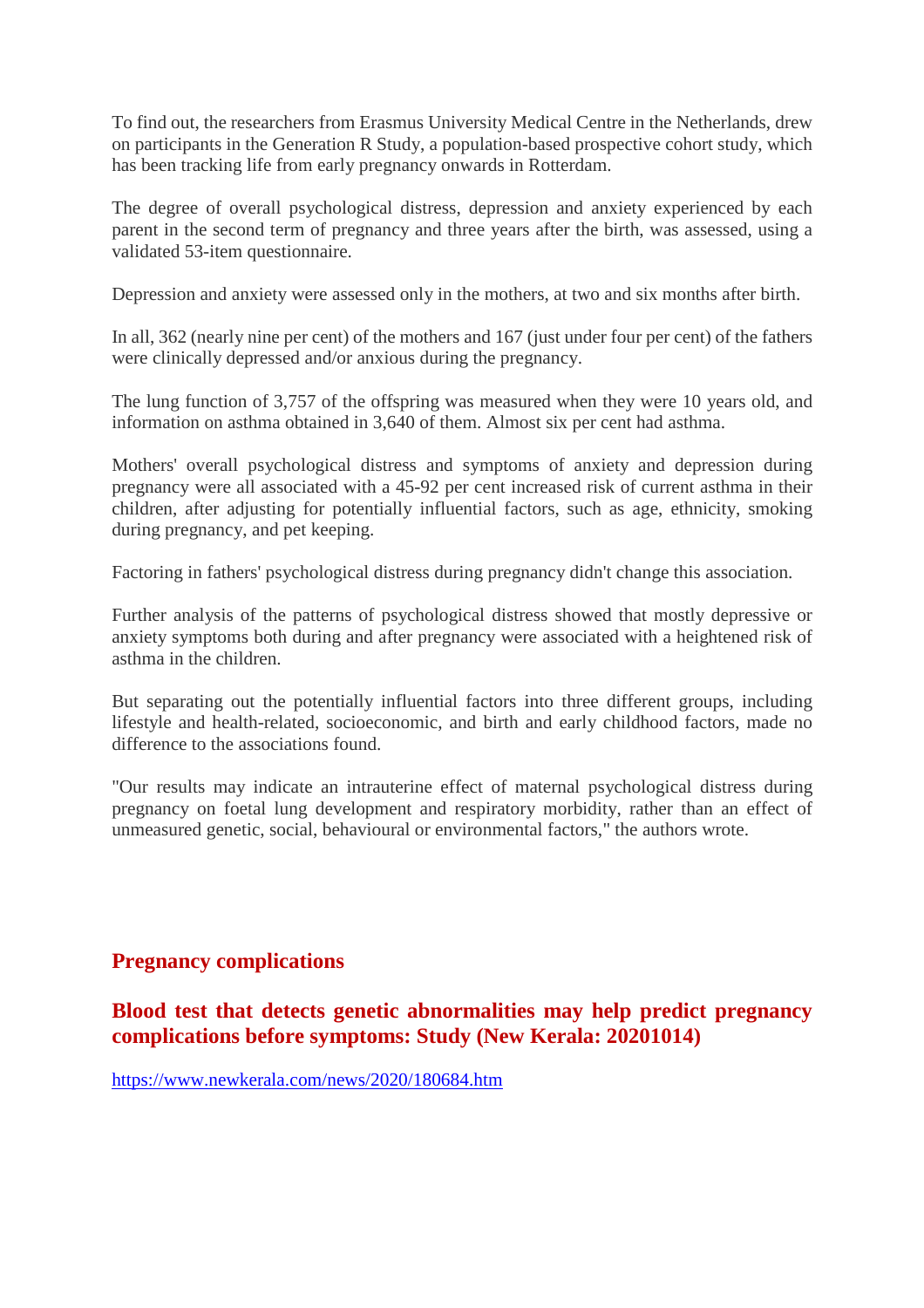A blood test, commonly used to detect foetal genetic abnormalities, may help predict complications associated with pregnancy even before symptoms develop, Epigenetics researchers have found.

Their preliminary study, appearing in Epigenetics journal, links certain cell-free DNA signatures to adverse outcomes in pregnancy, including ischemic placental disease and gestational diabetes.

The findings are the first to show that genetic material shed from the placenta into the mother's blood (circulating cell-free nucleic acids) during the first trimester of pregnancy could potentially be used to predict these complications.

Although the analysis of genetic material in mother's blood has been used to screen for genetic abnormalities in a pregnancy, this is the first time these specific methods have been used as a way to a more accurate prediction.

"Our research points to a promising approach that could improve outcomes for mothers and their babies using existing technologies," says Dr Sherin Devaskar, lead author of the study.

The physician-in-chief of UCLA Mattel Children's Hospital says if confirmed in larger studies, cell-free DNA blood tests may help identify issues in the placenta as an indicator of a healthy mother and foetus.

For the study, the researchers followed a diverse group of pregnant women between February 2017 and January 2019, testing their blood periodically throughout gestation. By the end of the study, 160 participants had given birth, with 102 maternal and 25 cord plasma samples taken along the way. They found that during the first-to-early second trimester, placenta-specific DNA increased among those women who went on to develop gestational diabetes. They also identified several differentially expressed genes and were able to create a model with a predictive value for adverse pregnancy outcomes.

"The novelty of this research is being able to break down a mother's DNA and be able to hone in on the health of the placenta -- something that researchers have never been able to do before," adds Devaskar who is also a distinguished professor of pediatrics at David Geffen School of Medicine. "This research warrants application of automated methodologies in multi-centre trials to improve future testing and screening of all women."

#### **Blood test**

#### **Blood test that detects genetic abnormalities may help predict pregnancy complications before symptoms: Study (New Kerala: 20201014)**

https://www.newkerala.com/news/2020/180684.htm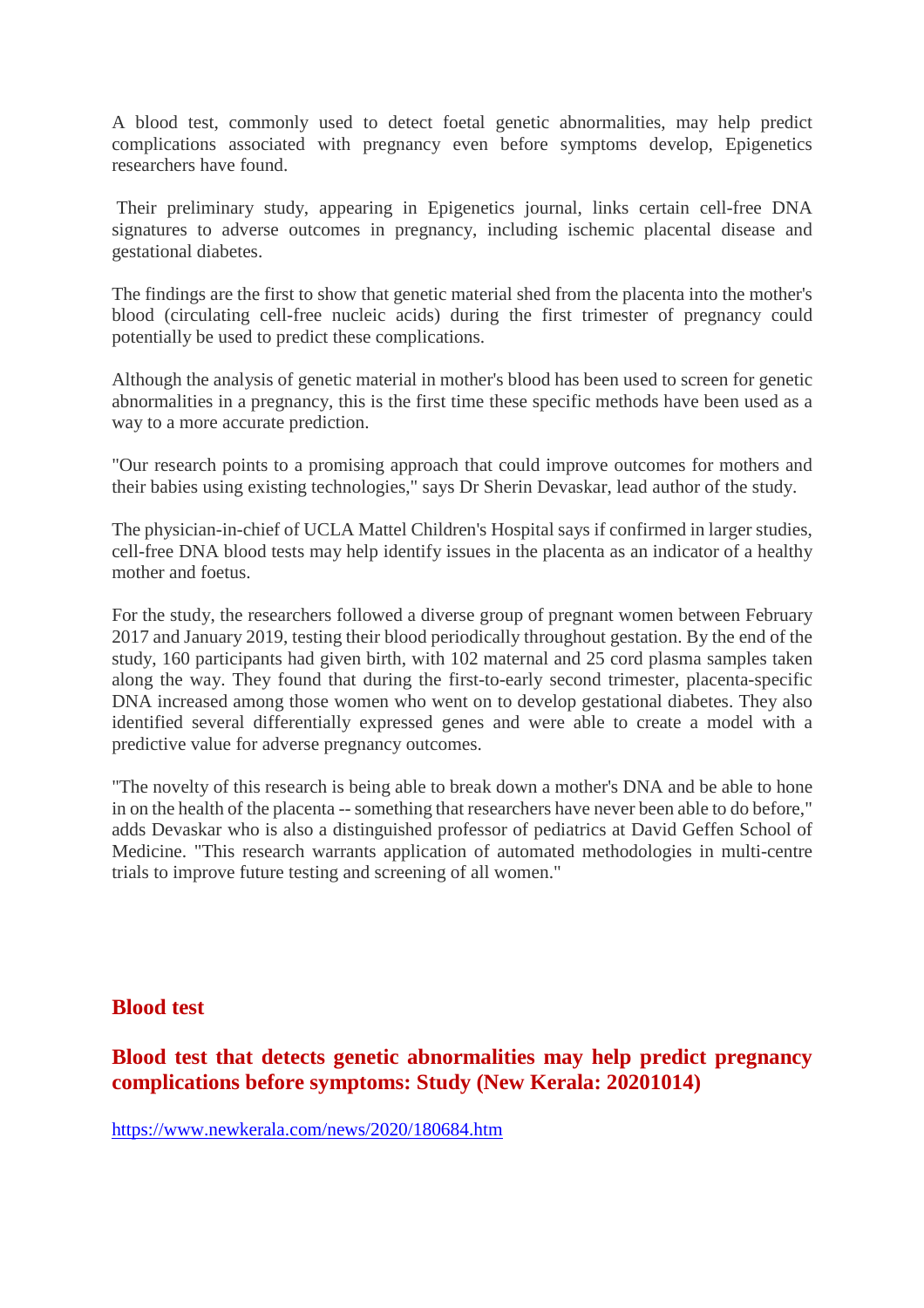A blood test, commonly used to detect foetal genetic abnormalities, may help predict complications associated with pregnancy even before symptoms develop, Epigenetics researchers have found.

Their preliminary study, appearing in Epigenetics journal, links certain cell-free DNA signatures to adverse outcomes in pregnancy, including ischemic placental disease and gestational diabetes.

The findings are the first to show that genetic material shed from the placenta into the mother's blood (circulating cell-free nucleic acids) during the first trimester of pregnancy could potentially be used to predict these complications.

Although the analysis of genetic material in mother's blood has been used to screen for genetic abnormalities in a pregnancy, this is the first time these specific methods have been used as a way to a more accurate prediction.

"Our research points to a promising approach that could improve outcomes for mothers and their babies using existing technologies," says Dr Sherin Devaskar, lead author of the study.

The physician-in-chief of UCLA Mattel Children's Hospital says if confirmed in larger studies, cell-free DNA blood tests may help identify issues in the placenta as an indicator of a healthy mother and foetus.

For the study, the researchers followed a diverse group of pregnant women between February 2017 and January 2019, testing their blood periodically throughout gestation. By the end of the study, 160 participants had given birth, with 102 maternal and 25 cord plasma samples taken along the way. They found that during the first-to-early second trimester, placenta-specific DNA increased among those women who went on to develop gestational diabetes. They also identified several differentially expressed genes and were able to create a model with a predictive value for adverse pregnancy outcomes.

"The novelty of this research is being able to break down a mother's DNA and be able to hone in on the health of the placenta -- something that researchers have never been able to do before," adds Devaskar who is also a distinguished professor of pediatrics at David Geffen School of Medicine. "This research warrants application of automated methodologies in multi-centre trials to improve future testing and screening of all women."

#### **Maternal blood test**

#### **Maternal blood test may predict birth complications: Study(New Kerala: 20201014)**

https://www.newkerala.com/news/2020/180682.htm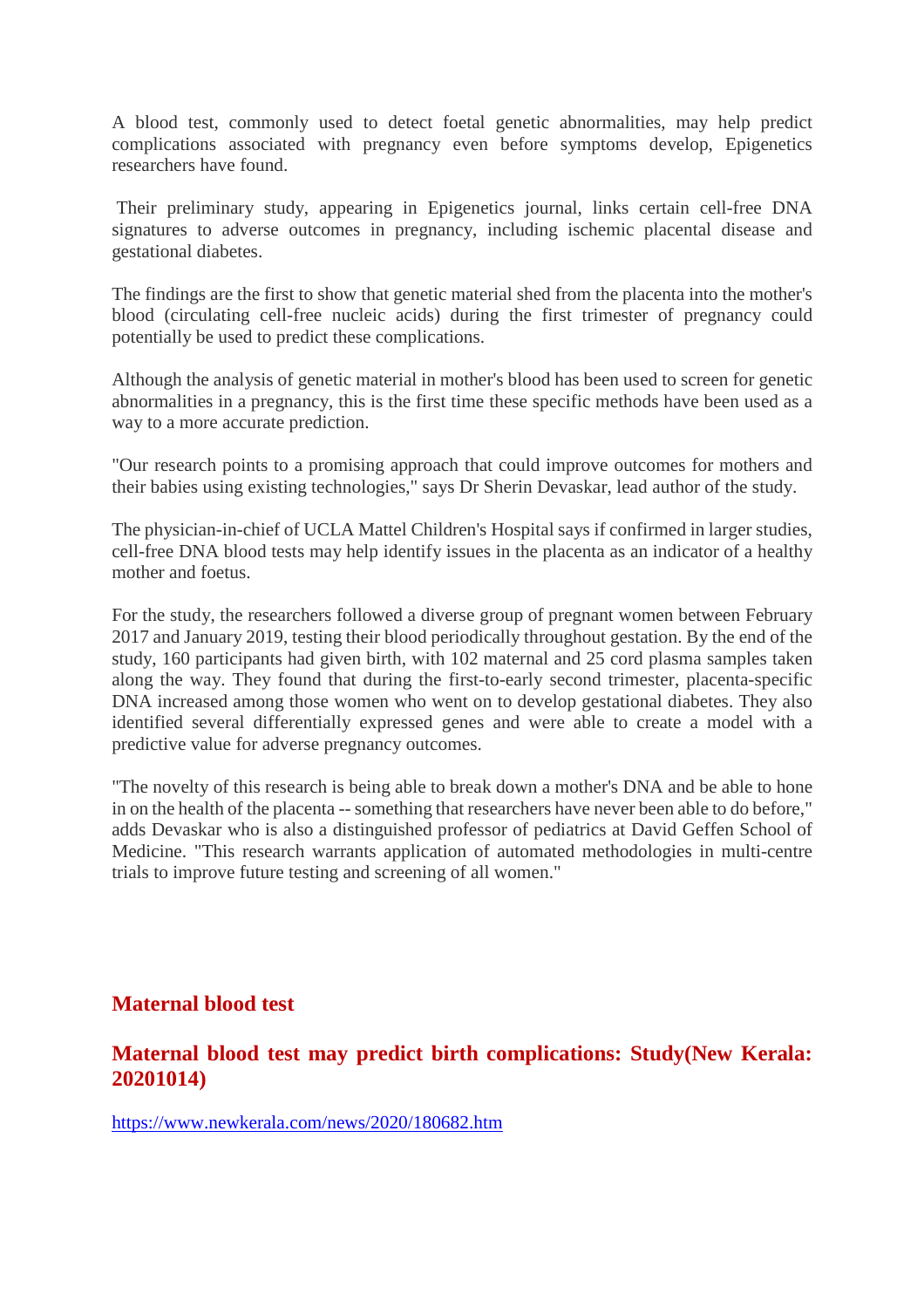A blood test commonly used to detect foetal genetic abnormalities may help predict complications associated with pregnancy before symptoms develop, say researchers, including one of Indian-origin.

The study, published in the journal Epigenetics, links certain cell-free DNA signatures to adverse outcomes in pregnancy, including ischemic placental disease and gestational diabetes.

The findings are the first to show that genetic material shed from the placenta into the mother's blood (circulating cell-free nucleic acids) during the first trimester of pregnancy could potentially be used to predict these potentially serious complications.

Although the analysis of genetic material in the mother's blood has been used to screen for genetic abnormalities in a pregnancy, this is the first time these specific methods have been used as a way of a more accurate prediction.

"Our research points to a promising approach that could improve outcomes for mothers and their babies using existing technologies," said study lead author Sherin Devaskar from the University of California, Los Angeles in the US.

"If confirmed in larger studies, cell-free DNA blood tests may help identify issues in the placenta as an indicator of a healthy mother and foetus," Devaskar added.

For the study, the researchers followed a diverse group of pregnant women between February 2017 and January 2019, testing their blood periodically throughout gestation.

By the end of the study, 160 participants had given birth, with 102 maternal and 25 cord plasma samples were taken along the way.

They found that during the first-to-early second trimester, placenta-specific DNA increased among those women who went on to develop gestational diabetes.

They also identified several differentially expressed genes and were able to create a model with a predictive value for adverse pregnancy outcomes.

"The novelty of this research is being able to break down a mother's DNA and be able to hone in on the health of the placenta - something that researchers have never been able to do before," said Devaskar.

"This research warrants application of automated methodologies in multi-centre trials to improve future testing and screening for all women," she noted.

#### **Infection (Hindustan: 20201014)**

https://epaper.livehindustan.com/imageview\_376951\_124654422\_4\_1\_14-10-  $2020\,2\,$ i 1 sf.html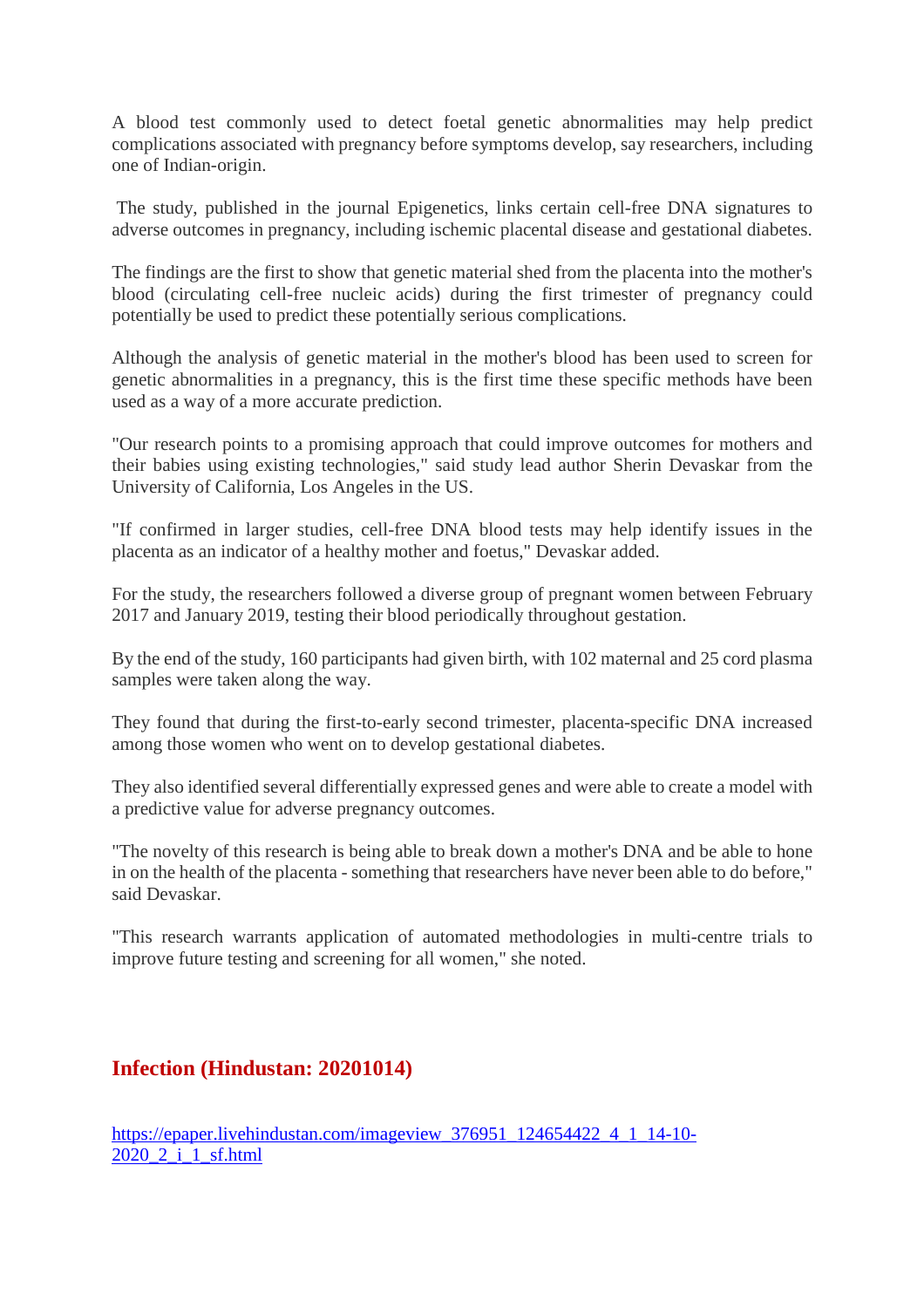लासेंट में प्रकाशित रिपोर्ट में खुलासा, भारत समेत कई देशों में इस तरह के मामले सामने आए

दावा : दोबारा संक्रमण ज्यादा खतरनाक



#### नई दिल्ली हिन्दुस्तान ब्यूरो

कोरोना से ठीक होने का मतलब आप सुरक्षित हैं, ऐसा बिल्कुल भी नहीं है। .<br>अमेरिका में 25 साल का एक युवक 48 दिन बाद दोबारा संक्रमण की चपेट में आ गया। वैज्ञानिकों ने शोध में पाया कि इस बार संक्रमण पहले के मुकाबले काफी घातक था। यहां तक कि युवक को ऑक्सीजन सपोर्ट पर रखना पड़ा। शोधकर्ताओं के मुताबिक, दोबारा संक्रमण ज्यादा खतरनॉक हो रहा है। भारत .<br>समेत कई देशों में ऐसे मामले आए हैं।

लासेंट इंफेक्शियस डिसीज जर्नल में प्रकाशित अध्ययन के मुताबिक, अमेरिका के नेवादा राज्य में रहने वाले 25 वर्षीय व्यक्ति में 25 मार्च को कोरोना के लक्षण दिखाई दिए। 18 अप्रैल को उसकी रिपोर्ट पॉजिटिव आई। इसके बाद उसे आइसोलेशन में भेज दिया। वह परी तरह ठीक हो गया। मई में दो बार उसकी रिपोर्ट निगेटिव भी आई लेकिन 28 मई को एक बार फिर उसमें लक्षण दिखने लगे। पांच दिन बाद हालत बिगडी तो वह अस्पताल पहुंचा। वैज्ञानिकों ने जिन्हें दोबारा संक्रमण हआ दिन बाद दोबारा संक्रमण की चपेट में आया एक अमेरिकी

#### मौत का भी खतरा

वैज्ञानिकों ने चार और ऐसे मामले बताए जिन्हें दोबारा संक्रमण हुआ। इनमें एक बेल्जियम, नीदरलैंड, हांगकांग और इक्वाडोर के हैं। नीदरलैंड में एक महिला दोबारा संक्रमित हुई और हालत ऐसी बिग़डी कि मौत तक हो गई। इक्वादोर में जिसे संक्रमण हुआ वह काफी बुरी हालत में अस्पताल में जुझ रहा।

#### वैज्ञानिकों के सामने कई तरह की आशंकाएं

• शोधकर्ताओं का नेतृत्व करने वाले मार्क पैंडोरी ने कहा, हमें यह समझना होगा कि दोबारा संक्रमण के मामलों में लक्षण इतने गंभीर क्यों हैं? • कोरोना से पैदा इम्युनिटी आखिर कितने दिन बचाएगी। दोबारा संक्रमण खतरनाक है, कितनी बार हम वैक्सीन देंगे, कहीं हमारी सारी मेहनत बेकार न हो जाए। ान काम काम काम काम है।<br>• हॉगकांग यूनिवर्सिटी के शोधकर्ताओं<br>ने बीते दिनों आशंका जताई थी कि शायद कोरोना कभी खत्म ही न हो और हमेशा के लिए इंसानों के साथ बंधा रहे।



रह गया हो वायरस रूप से बीमार पाए गए चीन में अस्पताल से टीक इंस्टिटयूट ऑफ जिनोमिक्स हुए 15 फीसदी में दोबारा एंड इंट्रिग्रेटिव बॉयोलाजी व .<br>संक्रमण मिला था। इंटरनेशनल सेंटर फॉर महामारी रोग विशेषज्ञ वांग जेनेटिक इंजीनियरिंग एंड गुईकियांग ने मई में यह दावा किया बायोटेक्नोलॉजी दिल्ली ने मंबई के तीन डॉक्टरों व एक स्वास्थ्यकर्मी में दोबारा शा। तांग, उस टीम का हिस्सा थे जो कोरोना के इलाज के लिए बनाई गई .<br>संक्रमण की पृष्टि की। लासेंट की रिपोर्ट थी। उन्होंने कहा–शायद वायरस के मुताबिक, पहले की तुलना में चारों में ज्यादा गंभीर लक्षण थे और हालत भी मरीजों के फेफड़ों में मौजूद था लेकिन जब नाक से सैंपल लिया गया तो नाजुक थी। इसमें मिला कि पहली बार वायरस पकड में नहीं आया। संक्रमण कम लक्षण वाला होता है।

#### चार बडी बातें

#### सबको ४५ दिन बाद संकमण

हांगकांग, नेवाडा, डक्वाडोर व अन्य जितने भी मामलों की अब तक आधिकारिक तौर पर पृष्टि हुई हैं उनमें सबको 45 दिन बाद संक्रमण हुआ।

#### ज्यादातर युवा, उम्र  $\mathsf{L}\cdot$  25 से 40 साल

इक्वाडोर का मामला छोड दिया जाए तो ज्यादातर दोबारा संक्रमित होने वाले लोगों की उम्र 25 से 40 के बीच थी यानी यवाओं में सबसे ज्यादा दोबारा संक्रमण देखा गया।



 $\circledcirc$ 

 $4.$   $\frac{8}{9}$   $\frac{8}{9}$   $\frac{8}{9}$   $\frac{8}{9}$   $\frac{8}{9}$ .<br>संक्रमित होने का मतलब वायरस के प्रति प्रतिरक्षा खत्म हो गई। ऐसे में ठीक हुए लोगों में एंटीबॉडी खत्म होने

की बात सही साबित हो रही है।

#### Vaccine (Hindustan: 20201014)

https://epaper.livehindustan.com/imageview\_376951\_124658166\_4\_1\_14-10-2020 2 i 1 sf.html

## देसी टीकों के दूसरे चरण का परिणाम अगले माह आएगा मंत्री समूह ने मंथन किया

#### | उम्मीद

#### नई दिल्ली | विशेष संवाददाता

देश में विकसित किए गए कोरोना के दो टीकों के दूसरे चरण के परीक्षण पूरे हो गए हैं। इन दो चरणों के परीक्षण के नतीजे नवंबरमें आएंगे। उनके अध्ययन के बाद आगे की रणनीति बनाई जाएगी। .<br>नीति आयोग के सदस्य डॉ. वी. के. पॉल ने मंगलवार को प्रेस कफ़्रिंस में यह जानकारी दी।

उन्होंने कहा कि कैडिला एवं भारत बायोटेक द्वारा विकसित दोनों टीकों ने दो चरणों के परीक्षण पूरे कर लिए हैं।

#### जानकारी

• नीति आयोग के सदस्य वीके पॉल ने दी यह जानकारी

• कहा– नतीजों का अध्ययन करने के बाद आगे की रणनीति बनेगी

नवंबर तक इनके नतीजे मिलेंगे। यदि आंकड़ों से टीके के सफल रहने की जानकारी मिलती है तो फिर तीसरे चरण के परीक्षण आरंभ होंगे।

सीरम इंस्टीट्यूट ने टीके के तीसरे वरण के परीक्षण फिर से आरंभ कर दिए: उन्होंने कहा कि सीरम इंस्टीट्युट ने अपने टीके के तीसरे चरण के परीक्षण फिर से आरंभ कर दिए हैं। यह एक

अंतरराष्ट्रीय वैक्सीन ट्रायल का हिस्सा .<br>है। उन्होंने उम्मीद जताई की नवंबर-दिसंबर तक यह परीक्षण भी परे हो जाएंगे। उन्होंने कहा कि जैसे ही कोरोना का टीका उपलब्ध होगा. उसे हर व्यक्ति तक पहुंचाने की दिशा में कार्य किया जाएगा। सरकार इसके लिए तैयारियां अभी से कर रही है।

शीत भंडारगृहों का आकलन किया जा रहा : केंद्रीय स्वास्थ्य सचिव ने कहा कि टीके को पहुंचाने के लिए टीकाकरण कार्यक्रम के शीत भंडारगृह के अलावा निजी क्षेत्र के शीत .<br>भंडारगृहों का आकलन किया जा रहा है. ताकि जरूरत पडने पर उसका इस्तेमाल किया जा सके।

**नई दिल्ली।** कोरोना पर मंत्रि समूह की बैठक में कोगेना टीकाकरण के उपायों पर चर्चा की गई। बैठक की अध्यक्षता .<br>केंद्रीय स्वास्थ्य एवं परिवार कल्याण मंत्री डॉ. हर्षवर्धन ने वर्चुअल तरीके से की।

बैठक में नीति आयोग के सदस्य (स्वास्थ्य) डॉ. विनोद के. पॉल ने विस्तृत प्रस्तुतिकरण के माध्यम से कोविड वैक्सीन के विकास की प्रक्रिया .<br>से अवगत कराया। उन्होंने जनसंख्या के पाथमिकता वाले वर्ग पर व्यापक अध्ययन प्रस्तुत किया जिन्हें सेंटर फॉर डिजिज कंट्रोल (सीडीसी), अमरीका और विश्व स्वास्थ्य संगठन की जाः<br>सिफारिशों के अनुसार वैक्सीन की प्रारंभिक खुराक मिलेगी। उन्होंने टीके की नवीनतम भंडारण स्थिति, भंडारण .<br>सुविधा में तापमान जीओ-टैग स्वास्थ्य केंद्रों आदि के बारे में बताया। केंद्रीय स्वास्थ्य सचिव राजेश भूषण ने पॉजिटिविटी दर को पांच प्रतिशत से कम रखने, देशव्यापी मृत्यु दर को एक प्रतिशत से कम रखने के लिए आक्रामक जांच तथा सामान्य जनसंख्या के बीच कोविड अनकुल व्यवहार की गंभीरता और मजबूती की जरूरत बताई।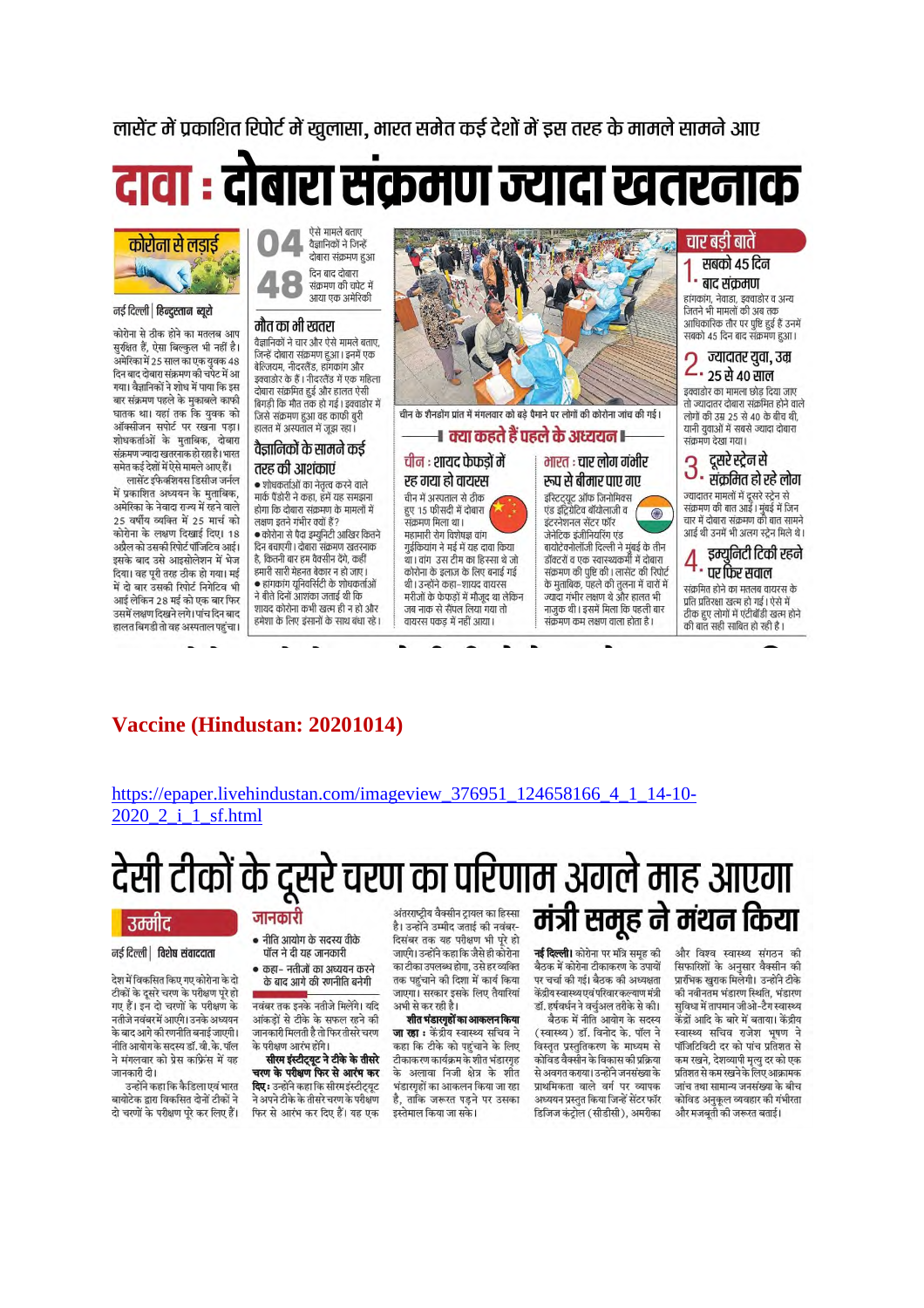#### **Corona (Hindustan: 20201014)**

https://epaper.livehindustan.com/imageview\_376951\_124656616\_4\_1\_14-10-2020\_2\_i\_1\_sf.html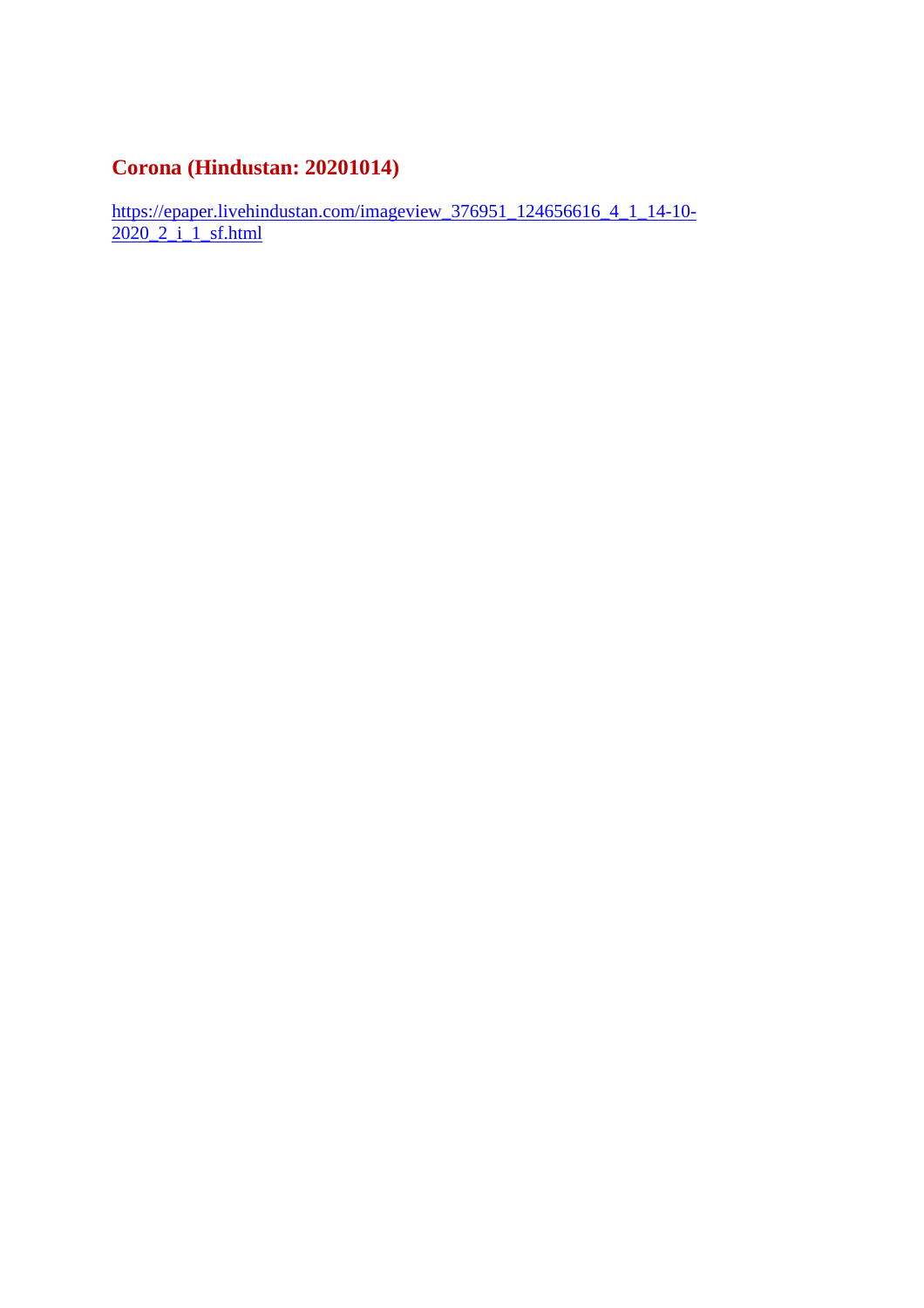# युवा कोरोना को लेकर मुगालते में ना रहें: केंद्र

## चेतावनी

### नई दिल्ली | विशेष संवाददाता

केंद्रीय स्वास्थ्य मंत्रालय ने मंगलवार को कहा कि कोविड-19 संबंधी 47 प्रतिशत मौत के मामलों में 60 साल से कम उम्र के लोग शामिल हैं। इनमें दो फीसदी लोग 25 साल से कम उम्र के भी हैं। इसलिए युवा इस मुगालते में नहीं रहें कि वे जवान हैं, उन्हें बीमारी का कोई असर नहीं होगा। वे अपनी धारण बदलें और बचाव के नियमों का पालन करें। स्वास्थ्य सचिव राजेश भूषण ने प्रेस

कांफ्रेस में कहा कि कोविड-19 संबंधी मौतों में 70 प्रतिशत मामले पुरुषों और 30 प्रतिशत मामले महिलाओं से संबंधित हैं। भूषण ने कहा कि लगभग 53 प्रतिशत मामलों में लोगों की उम्र 60 सालया इससे अधिक रही। मौत के 35 प्रतिशत मामलों में 45-60 वर्ष की उम्र समूह के लोग शामिल रहे हैं। 10 प्रतिशत मामलों में 26-44 वर्ष की उम्र समूह के लोग शामिल रहे। 18-25 वर्ष की उम्र समूह और 17 साल से कम उम्र के लोगों में एक-एक प्रतिशत मौत के



संक्रमण दर घटी भूषण ने कहा कि संक्रमित होने की कुल साप्ताहिक और प्रतिदिन की दर में कमी आई है। यह क्रमशः 8.07%, 6.24% तथा 5.16% है।

## मौसमी बीमारियों के संक्रमण पर दिशा-निर्देश

स्वास्थ्य मंत्रालय ने मंगलवार को कोरोना और अन्य मौसमी बीमारियों के साझा संक्रमण के इलाज को लेकर दिशानिर्देश जारी किए। इसमें कहा गया है कि डब्ल्यूएचओ के मुताबिक तेज बुखार और कफ की स्थिति में मरीज कोरोना का भी शिकार हो सकता है। इसके अलावा बुखार, कफ, कमजोरी, सिर दर्द दिखें तो भी कोरोना की आशंका रहती है।

प्रतिशत लोगों को पहले से कोई ना कोई बीमारी थी, जबकि 4.8 प्रतिशत मामलों